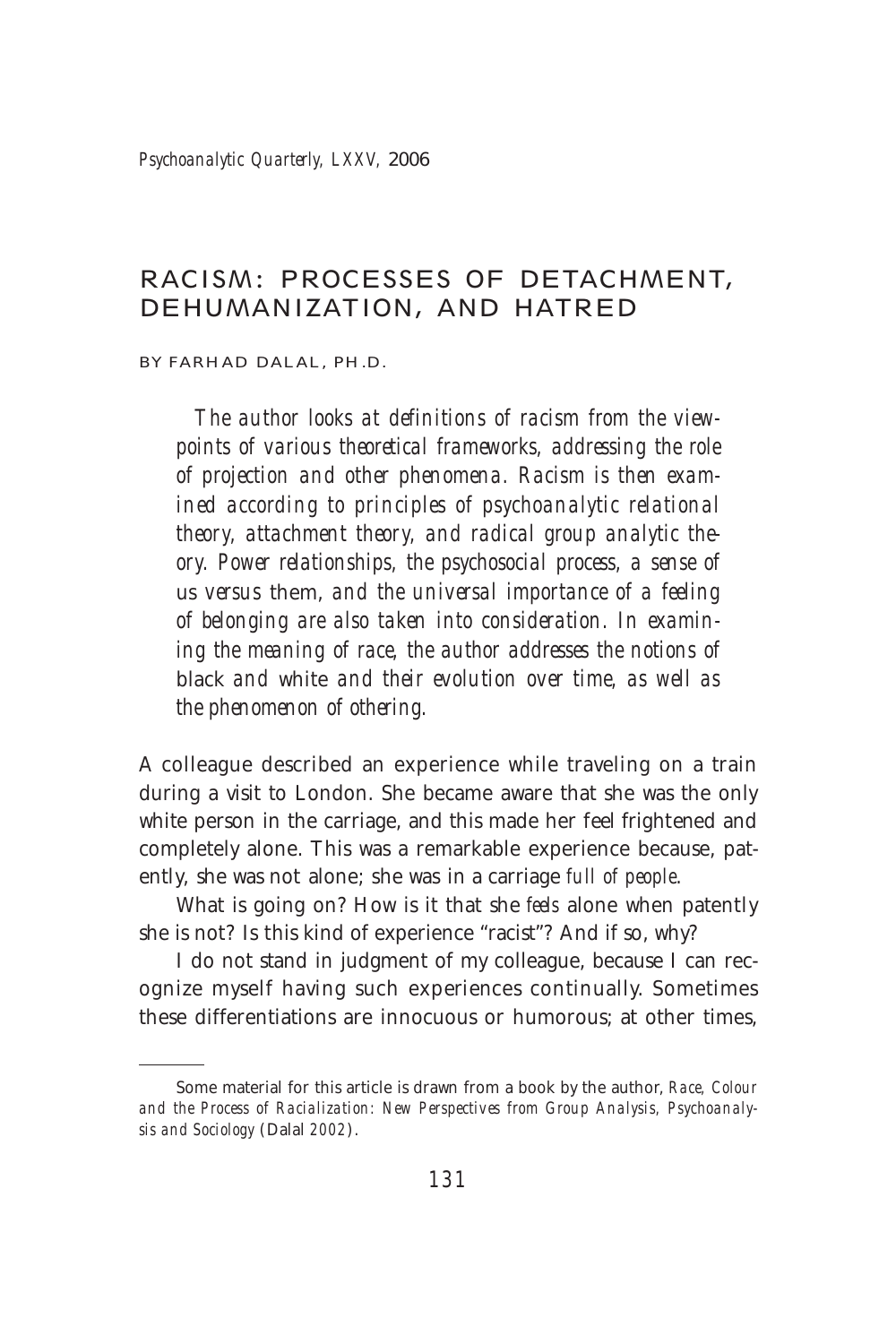critical and deadly. The triggers vary hugely: sometimes, color; at other times, beliefs, attitudes, behaviors or something else altogether. This is a way of saying that, in focusing on race and racism, I am not suggesting that this is the primary difference or the only meaningful difference that needs to be attended to. In fact, what I am going to put forward is part of a general theory of difference —in which the fiction called *race* is but one element.

This short vignette speaks to the first of my four questions just what is racism? My other questions are: How does psychoanalysis tend to explain the phenomenon of racism? Third, how can attachment theory be used to think about racism? And fourth, how and why is it that attachment theory is located outside psychoanalysis by psychoanalysts themselves, as much as by attachment theorists? I will not speak in a neat, linear fashion to each of the questions in turn, as the answers to one problematize the others.

## WHAT IS RACISM?

Is racism a pathology that only some are afflicted with, or is it endemic to the human condition so that all of us are subject to it? Is it the case, as was said in some circles in the 1970s and is sometimes repeated now, that only whites can be racist? And what of the function of racism—is it something destructive or something useful, an adaptive mechanism that has evolved?

Racism tends to be described in two sorts of ways: The first description is at the level of the social world, where it is noted that racism is a form of organizing peoples, commodities, and the relationships between them by utilizing a notion of race. The second description begins in the world of emotions, and indicates that racism consists of the feelings of hatred, disgust, repulsion, and other negative emotions felt and expressed by one group for another.

Now, in general, psychoanalysis tends to look for the causes of things that take place in the "external" social world by examining the goings on of the "internal" psychological world of individuals. For example: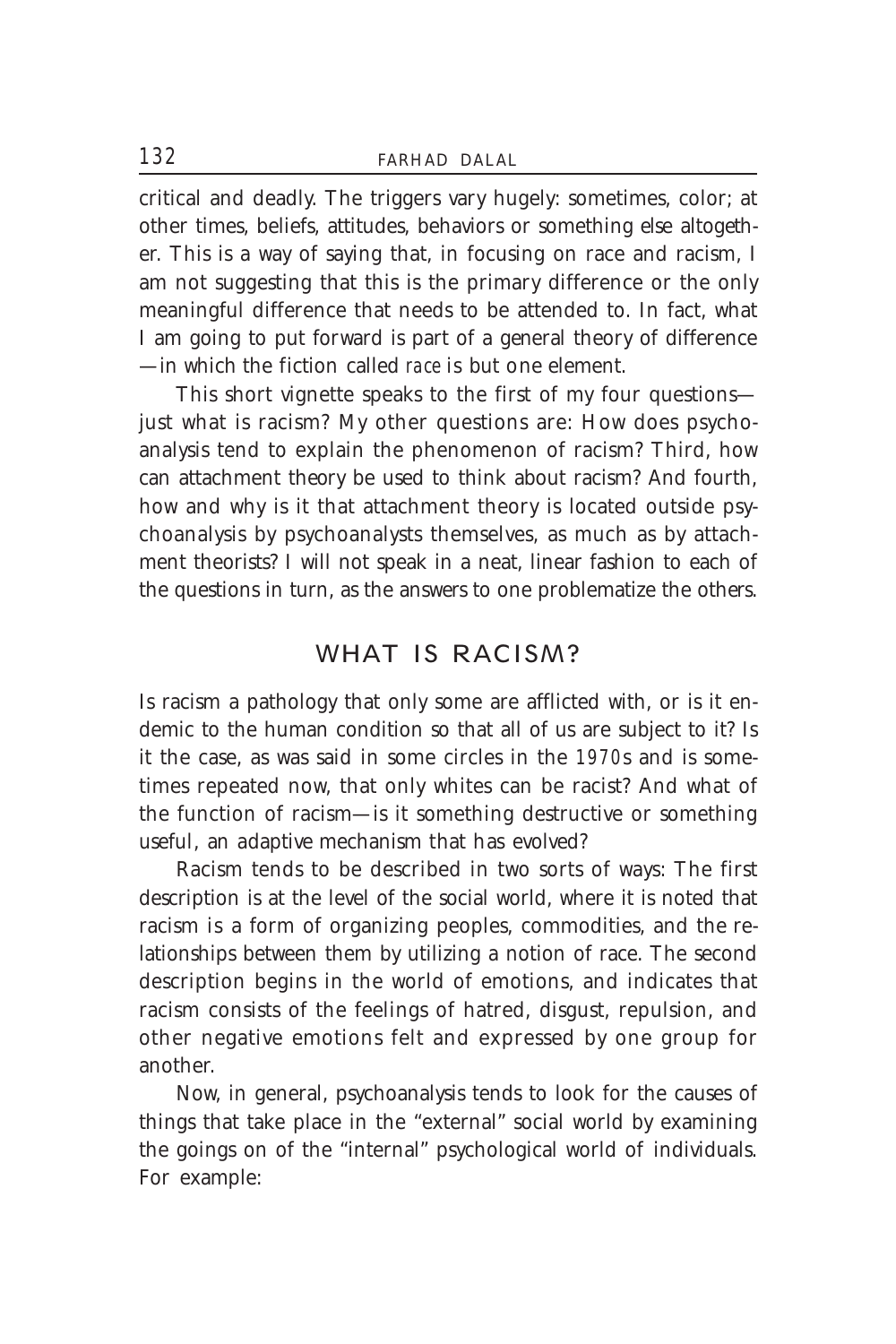- · "A group consists of individuals in a relationship to one another; and therefore the understanding of [the individual's] personality is the foundation for the understanding of social life." (Klein 1959, p. 247)
- · "All sociological problems are ultimately reducible to problems of individual psychology." (Fairbairn 1935, p. 241)
- · "The basis of group psychology is the psychology of the individual, and especially of the individual's personal integration." (Winnicott 1965, p. 146)

It follows, then, that psychoanalysis is bound to look for explanations of racism (that is, explanations of antipathies between peoples taking place in the social world) in the internal world of individuals. We can see that the question of "What is racism?" cannot be separated from speculations about its causes.

Psychoanalysis offers four different kinds of explanations for adult behaviors in general. The first explanation is akin to transference in the sense that Freud first spoke of it: repeating without remembering. Here, events and behaviors in adult life are said to be repetitions and versions of patterns laid down during infancy and childhood. If these developmental events are repeatedly experienced as traumatic, then the adult will behave in disturbed and sometimes aggressive, perhaps racist ways.

The second kind of explanation draws on the individual/group dichotomy. What might be said here is that racism is some kind of group phenomenon that sweeps up individuals into its path through the process of contagion or something similar. In this way of thinking, good people find themselves behaving badly because of being swept up by the group. According to this way of thinking, when in groups, individuals lose their civilized sensibilities and revert to some primeval, savage state.

The third type of explanation postulates that we are driven to act in certain ways by our biological and genetic inheritance specifically, the instincts. And the fourth explanation, by far the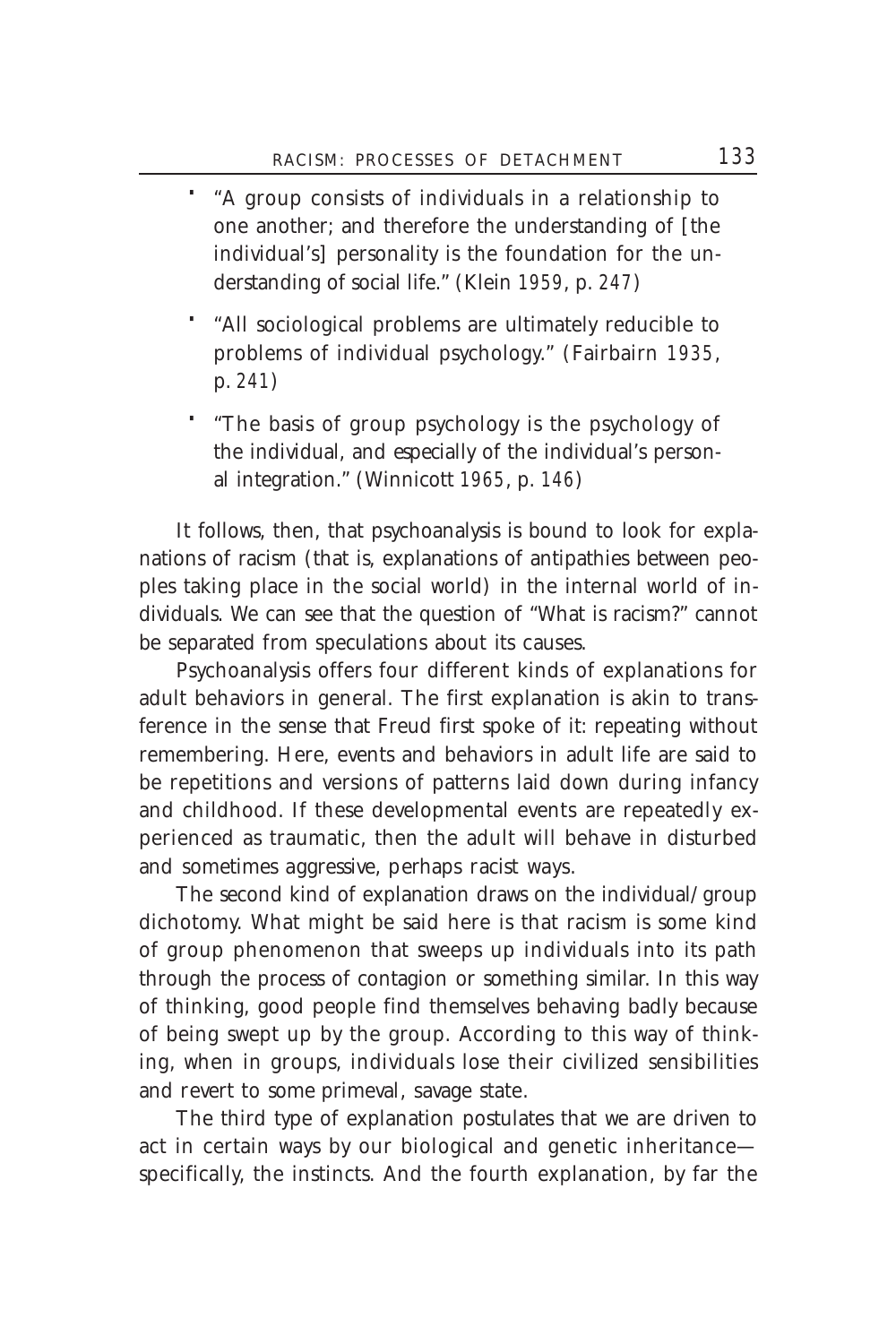most commonplace, features the mechanisms of splitting, repression, and projection.

I will begin my critique with the last of these.

# PROJECTION

The idea of projection lies at the heart of most psychoanalytic explanations of social phenomena, generally, and proceeds in the following way: difficulties arising in the internal world of an individual (say, for example, aggressive impulses), which cannot be managed for whatever reason, are split off from consciousness, repressed, and projected into some object or person in the external world. The subject now comes to experience the object/person as difficult in itself (in this instance, aggressive).

This theory works well, but in a limited way, *at the level of a particular individual*. This theory explains why it is that this or that particular individual has hateful feelings toward blacks or some other group of people. However, it does not explain *how* and *why* it is that a whole group of people should simultaneously come to hold hateful feelings toward certain other groups. There is also the issue of why black people, rather than (say) nurses, should come to be used as containers for these unwanted and problematic aspects of the self. And why is it that, in one context, black people come to be these receptacles, while in another context, Protestants do, and so on.

One answer to these challenges, sometimes put forward in psychoanalytic writings, is that these groupings have previously been "socially sanctioned" as deserving of these projections, and so are already denigrated. But this response actually avoids the central issue, which is: how do these groupings come to be socially sanctioned in a particular way in the first place?

Further, this kind of explanation does not address what happens to the unwanted aspects of the individuals who constitute these denigrated groups—blacks, Jews, or women, for example: where are they to project the problematic aspects of *their* psyches? Are they not going to be allowed the same privilege as the non-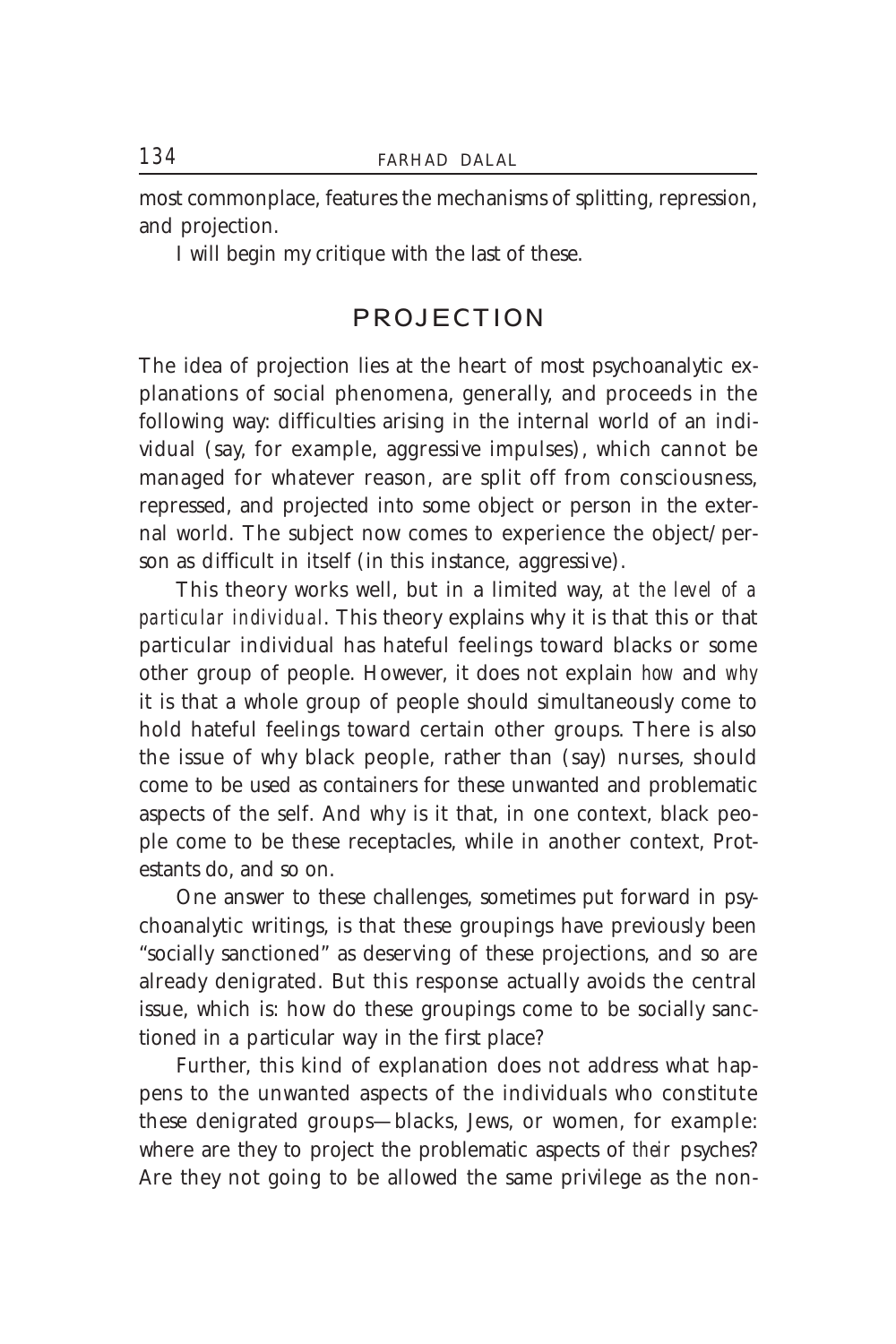denigrated groups of getting rid of problematic aspects of their internal worlds through the mechanisms of splitting and projecting? In sum, what this powerful theory does is to say that the psychological mechanisms of individuals exploit preexisting social conditions in order to manage internal psychological difficulties; but it does not engage with the problem of how those social conditions—specifically, racism—came to be generated in the first place.

# SIMILARITY AND DIFFERENCE

Notions of similarity and difference have become buzzwords in this territory. However, in the analytic literature, notions of similarity and difference are rendered curiously asocial, as though all differences were equivalent. They are not. A stranger knocking unexpectedly at the door will elicit quite different associations and emotions, depending on whether he is a young black man or a white man in a suit. Other determining variables are the person opening the door and the location of the door. In other words, one cannot leave the context out of the analysis. There is no such thing as *a stranger* in the abstract—strangers are always particular, embodied and situated. Of course, animosity is by no means the "natural" or inevitable response to meeting a difference; reactions are bound to be predicated on the meanings attributed to, and associated with, that difference. Thus, the particularities of the social context cannot be left out of the analysis, if our examination is not to become reductive.

We are never just *strangers* to each other; we are also simultaneously *familiars*. Let me put it this way: between any two individuals, there is an infinity of similarities and differences. I am similar to you by virtue of at least one attribute, and, *in the same moment*, I am different by virtue of at least one other attribute. Thus, similarities and differences are not absolutes, and neither are they opposites. The experience of similarity and difference can always be deconstructed. For example, in this moment, do you experience me as similar to or different from you? On what basis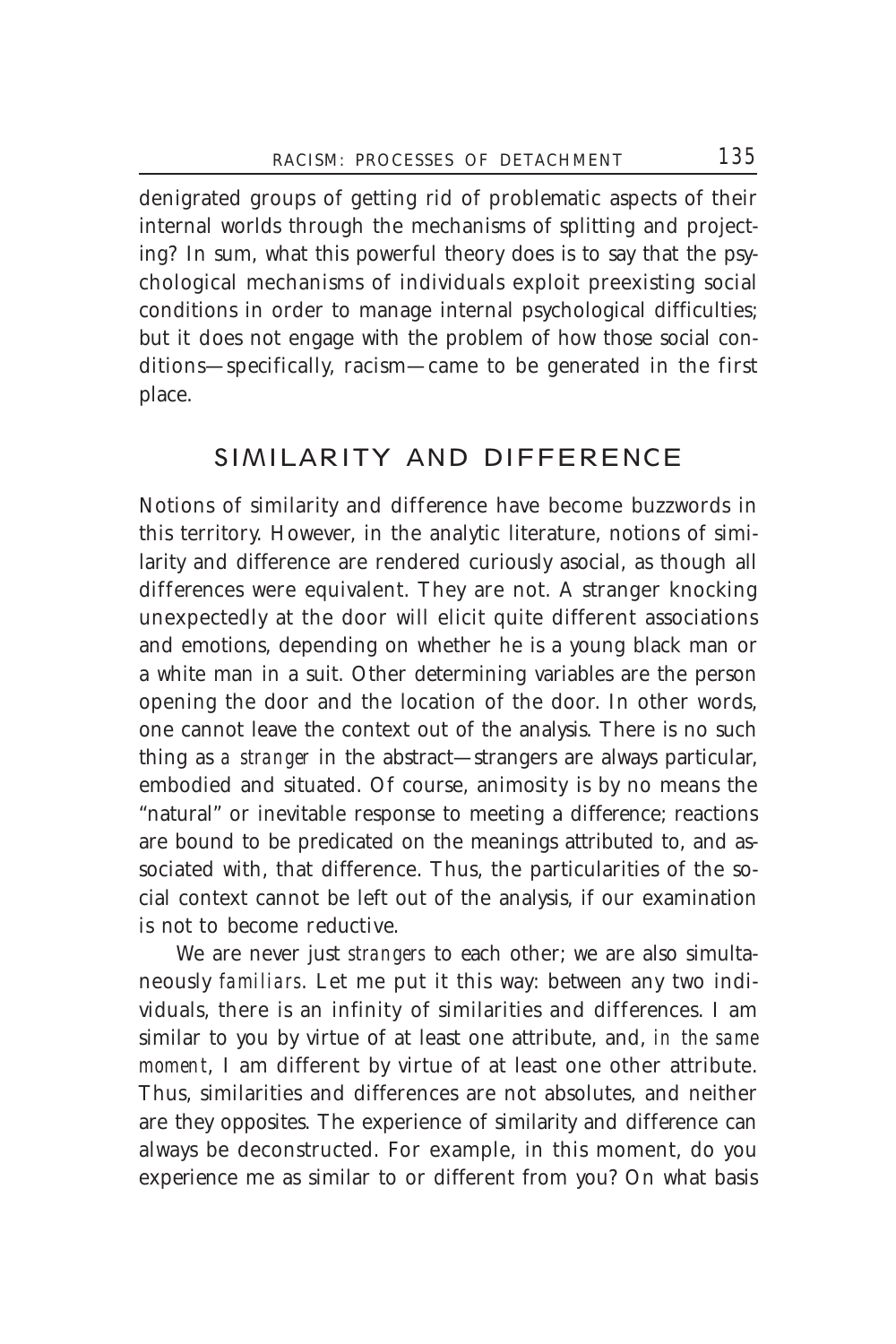—race, culture, ethnicity, gender, or some other category? If you experience me as similar, why are you inclined in that direction at this moment, and what have you done with the differences? And if you are experiencing me as different, what have you done with the similarities? Why?

Positivist ways of thinking about similarity and difference have become taken for granted and unquestioned in our profession it would appear that people are *either* similar *or* different to each other. For example, Basch-Kahre (1984) takes it for granted that it is a universal truth that one is inevitably afraid of strangers. Her explanation for this is that sources of the fear of strangers are to be found early on in the individual's developmental story, when the baby seeks to keep the father out of the picture by making him unknown and therefore a stranger. This repressed memory is said to be reactivated in adult life with the appearance of *any* stranger, which results in the projection of the old hatred toward the father onto contemporary strangers. She says: "This happens when [we are] confronted with people and cultures in which we can discover *no similarity with ourselves*" (p. 62, italics added). But, clearly, this is an impossibility—that there could be "no similarity" between this analyst and her analysand. We have to ask of the analyst a deeper question: how does the analyst manage the extraordinary feat of experiencing "no similarity"? Recall the vignette at the start of this paper.

In sum, the overwhelming majority of papers in the psychoanalytic literature treat the topics of racism and prejudice as a *symptom*—as the external effect and social expression of internal psychological dynamics. But, as Littlewood and Lipsedge (1989) note, "projection is a mechanism, not an explanation" (p. 29).

# THE RELATIONALISTS

Relationalists, like Fairbairn (1935) and Winnicott (1965), shift their attention from instinct to relatedness, from breast to face, from individual to dyad. In their way of thinking, the sources of problematic adult behaviors are to be found in the particulars of the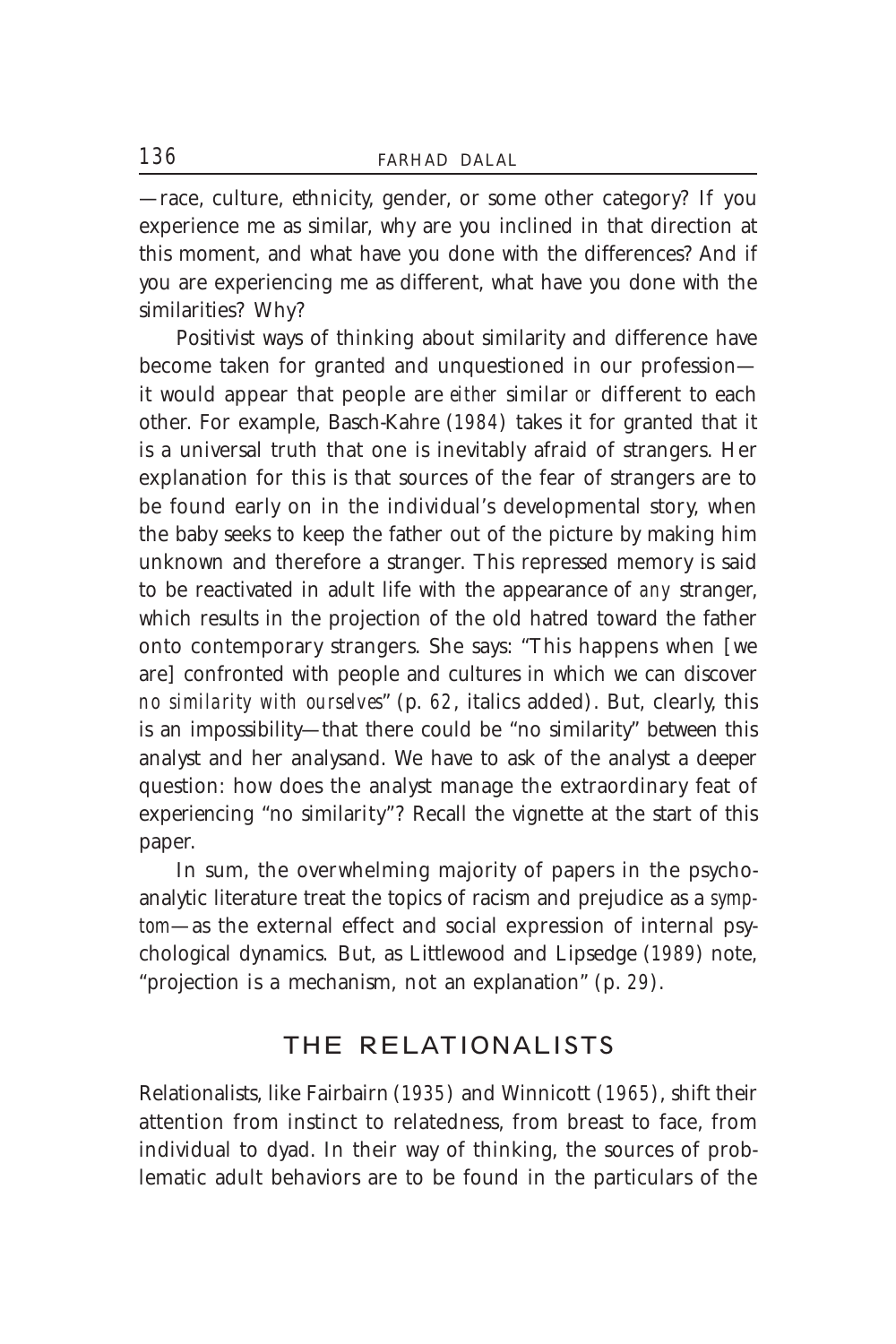individual's developmental story. The thinking here is that people behave cruelly to others later in life because they have been dealt with cruelly in early childhood.

I would go along with the relational view for a considerable way, but, once again, it is an explanation at the level of a particular individual and his or her developmental story. For this kind of explanation to be valid at a societal level, as would be necessary for a phenomenon like racism, the developmental processes of a large number of members of a society would have to be finely synchronized. Surely, this is not a realistic scenario. Further, this explanation does not account for the occasions when racism flares up in previously convivial contexts in which various groups of people have coexisted for many generations.

Another instance of this kind of theory is provided by Chasseguet-Smirgel (1990). She seeks to explain the sources of Nazism by positing the existence of a universal developmental stage, which she calls the *archaic oedipal matrix*. According to her, when in this stage, one is said to find it difficult to tolerate difference, and so seeks to merge with mother—i.e., to *be the same as* mother. But, in the fullness of time, this matrix is supplanted by the normal oedipal matrix, after which it is possible to accommodate *difference*.

Chasseguet-Smirgel then suggests that the German nation was for a time "stuck" in the archaic matrix, where Nazi ideology found its sources. According to her, Nazi ideology is actually the wish for the body of the German people (the Aryans) "to become one with the body of the Mother (the German homeland, the whole earth)" (Chasseguet-Smirgel 1990, p. 171). For this merging to proceed, the body of the German people had to be made pure —that is, homogenized—and so all differences (as exemplified by the Jew, the homosexual, and so on), as obstacles to this union, had to be purged and annihilated: "In order to form a single body, its constituent cells must be identical, purified of all foreign elements liable to impair its homogeneity" (p. 171).

As noted, such a theory can be valid at the societal level only in the event that a whole nation of individuals were to fall prey to the archaic matrix at about the same time, with many or most of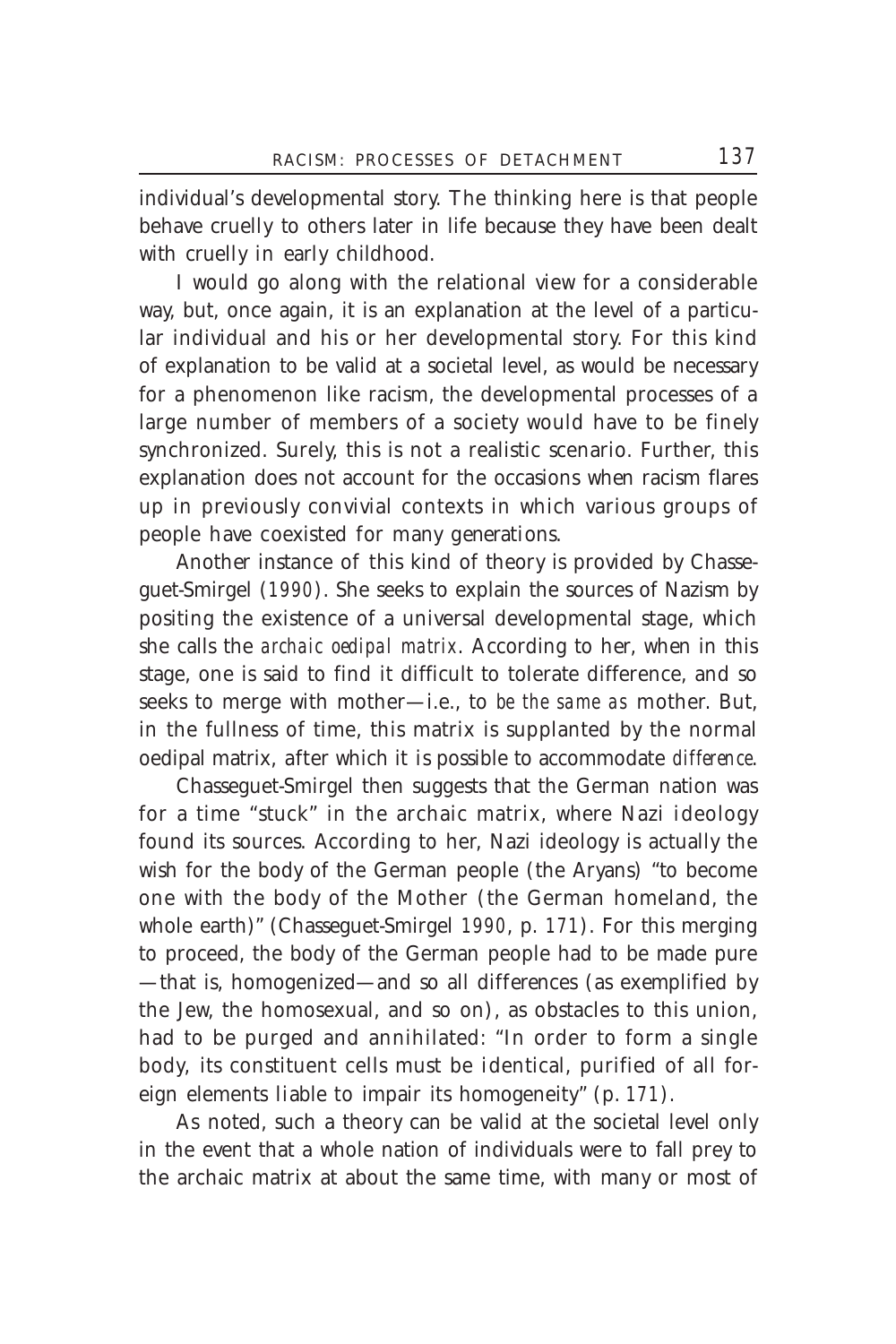them failing to complete the proper resolution of such a complex. And then, miraculously, at a certain later time, much of the nation would simultaneously come to resolve the complex. Another problem with this kind of theory is that it has taken for granted the idea of being Jewish as *foreign,* different and opposite to that of being German. Questions avoided by this kind of analysis are: How was it that the Jew came to be thought of as alien to a vision of Germanness? What is the ontological status of the category *Aryan,* and from whence did it come? And so on.

Interestingly, much of psychoanalytic thinking has been reluctant to allow the external social world to play a *causal* role in the structuring of internal distress, and, instead, is more likely to explain difficulties in the external social world as due to, and driven by, distress in the internal world. For instance, Basch-Kahre (1984) says that the explanation for her black African patient's "deep feeling of being worthless whenever the theme of the stranger was brought up . . . [was to be found in] his experience of weaning and with his oedipal conflict" (p. 65). The fact that the patient was unable to advance in his job was explained completely by this feeling of inferiority—in other words, the state of his internal world. No thought is here given to the external circumstances that (a) might contribute to his sense of inferiority, and (b) might make it hard for him to advance on a practical level. While his particular experience of weaning no doubt played a significant role in the structuring of his feelings of worthlessness, no space is given to the possibility that *components* of his worthlessness might also have to do with particular experiences of living as a black man in a predominantly white European country.

Not only does the literature tend to explain the external by the internal; it also often tends to interpret engagements in the external social world as a type of pathology or as an acting out. For example, Myers (1977) understands his black female patient's increasing involvement with black militant groups as a flight from her rage toward him. But one could construe the patient's new capacity for involvement with such groups as a sign of increasing health and self-esteem born of the analysis. Further, Myers reports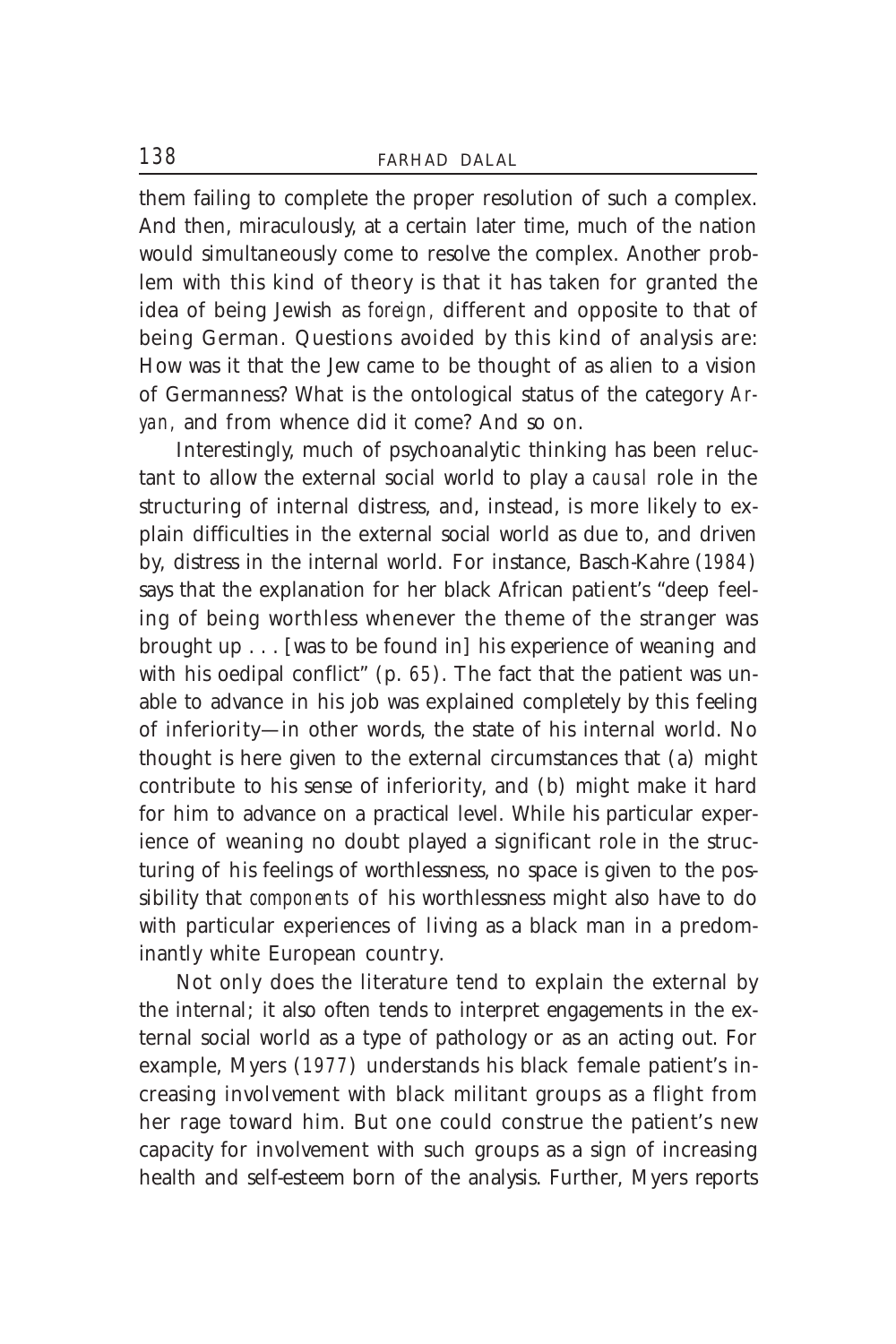that the patient's self-esteem indeed increased following this involvement, as revealed in her dreams; however, he does not give *any* credit to her involvement in the external dimension for her internal changes: "While some of this [gain] was related to modifications in the patient's self-esteem as a result of the analytic work, a good deal of it was related to her intense need to deny the underlying degraded black self-representation" (p. 173). In other words, the patient's improvement was in part *real* because of the analytic work, and in part *false* because it stemmed from the *repression* of her "degraded black self-representation."

Another instance is found in the description by a black psychotherapist, D. E. Holmes (1992), of her patient Miss A, who was also black. Miss A's presenting complaint was the so-called irrepressible urge to take part in the race riots in her city. Holmes says that, through their work together, they "came to understand her protestations as warded-off self-loathing, which itself was in part a defence against recognition of her rage, the threatened eruption of which had brought her to treatment" (p. 3). Thus, political rage is understood as a displacement of the patient's *real* internal and personal rage. It is at the very least curious that her selfloathing is understood *only* as a defense, and not as a symptom of living in a racist context.

My intention is not to dismiss internalist psychoanalytic explanations of social phenomena out of hand, but rather to point out their limitations. I find these ways of thinking useful and essential to my clinical work; however, when they are put forward as the *only* explanations and pose as being complete, then they lose value and become dangerously reductive—in which case, they do not so much explain as *explain away*.

Theories (no less than people!) do not fit neatly into boxes. I have perhaps added to the confusion here by speaking of the relationalists in the same breath as Basch-Kahre and Chasseguet-Smirgel. In fact, in the foregoing, one finds two distinct ideologies. The theories of the relationalists Winnicott and Fairbairn would tend toward the belief that racist behaviors and hatreds in general, as manifested in later life, find their genesis *in things hav-*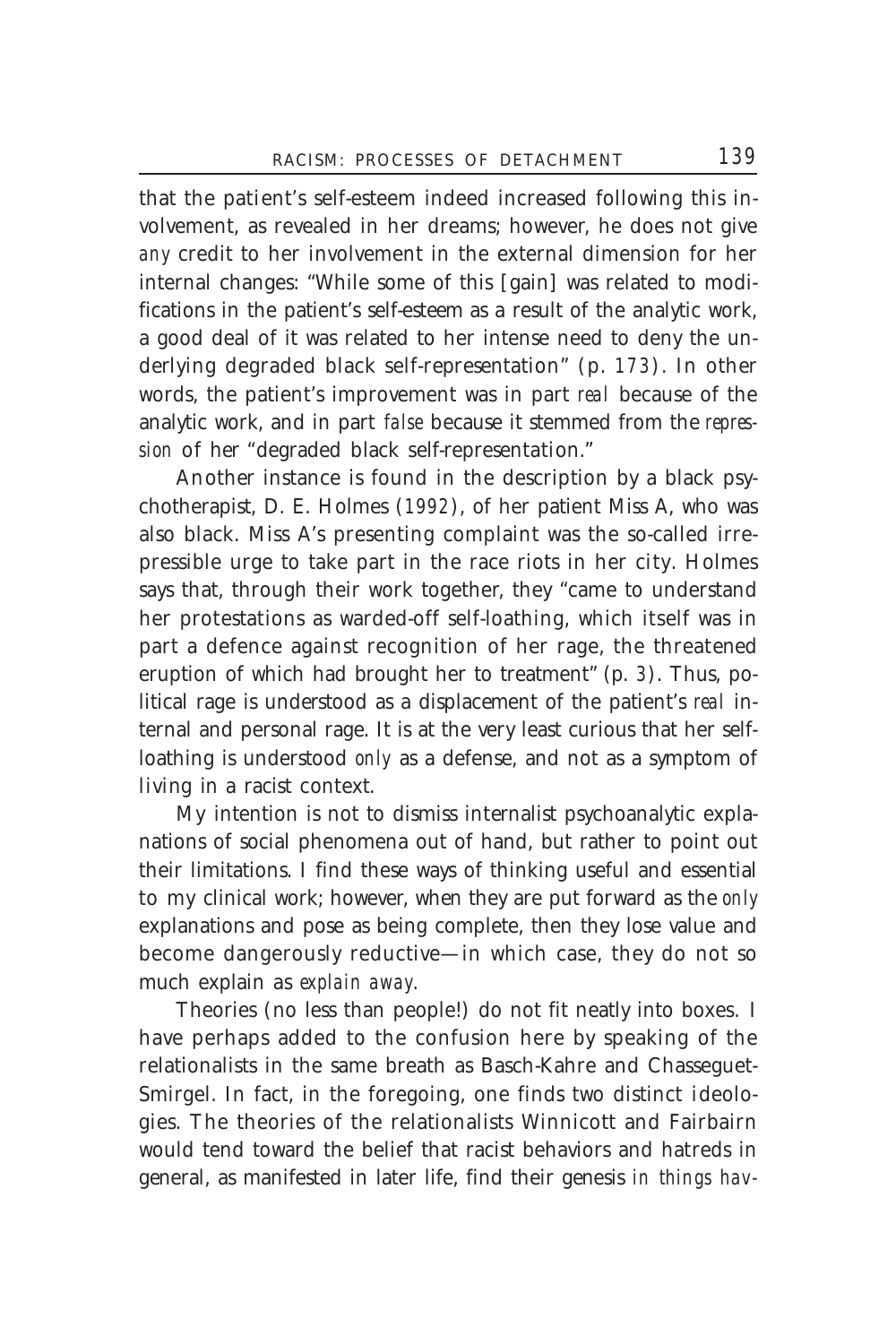*ing gone wrong* in the developmental process; this, then, logically leads to the proposition that only *some* people turn out to be racist. Meanwhile, the Basch-Kahre and Chasseguet-Smirgel models propose that racism is a natural outcome of a *universal* developmental process, so that *all* people are prone to it.

Confusingly, I find myself agreeing with aspects of both: with the latter thesis that we all find ourselves engaging in racist practices (but not for the reasons suggested by these models); and I also agree with the relational thesis that the developmental processes are driven by the specifics of our actual lived experiences, rather than by fantasies.

In what follows, I will propose a way of thinking that directs us toward resolution of this contradiction. But before that, let me attend to attachment theory.

# ATTACHMENT THEORY

Although attachment theory in its classical form shares much common ground with psychoanalytic relationalists' thinking, it is distinct from theirs in that it prioritizes the idea of *attachment* over that of *relationship*. Attachment theory indicates that psychological relationships are generated by and through the biological processes of attachment, which are themselves generated by evolutionary processes to ensure that caregiver and the vulnerable young stay in close proximity to each other.

Attachment theory is also close to the theory of the instinctivists in that, in both schemata, the first impetus of the infant is generated by its biology. In fact, one could say that all three of these formulations are instinctivist, in a sense, with the differences being the differing aims of the instinct according to each schema: for instinctivists per se, the aim is to discharge; for relationalists, to relate; and for attachment theorists, to attach.

Of course, the word *instinct* here means simply that we are biological beings that have our evolutionary history written into our bodies. Theoretical disputes focus on just *what* is written into the body and *how fixed* it is. I am inclined toward a stance akin to the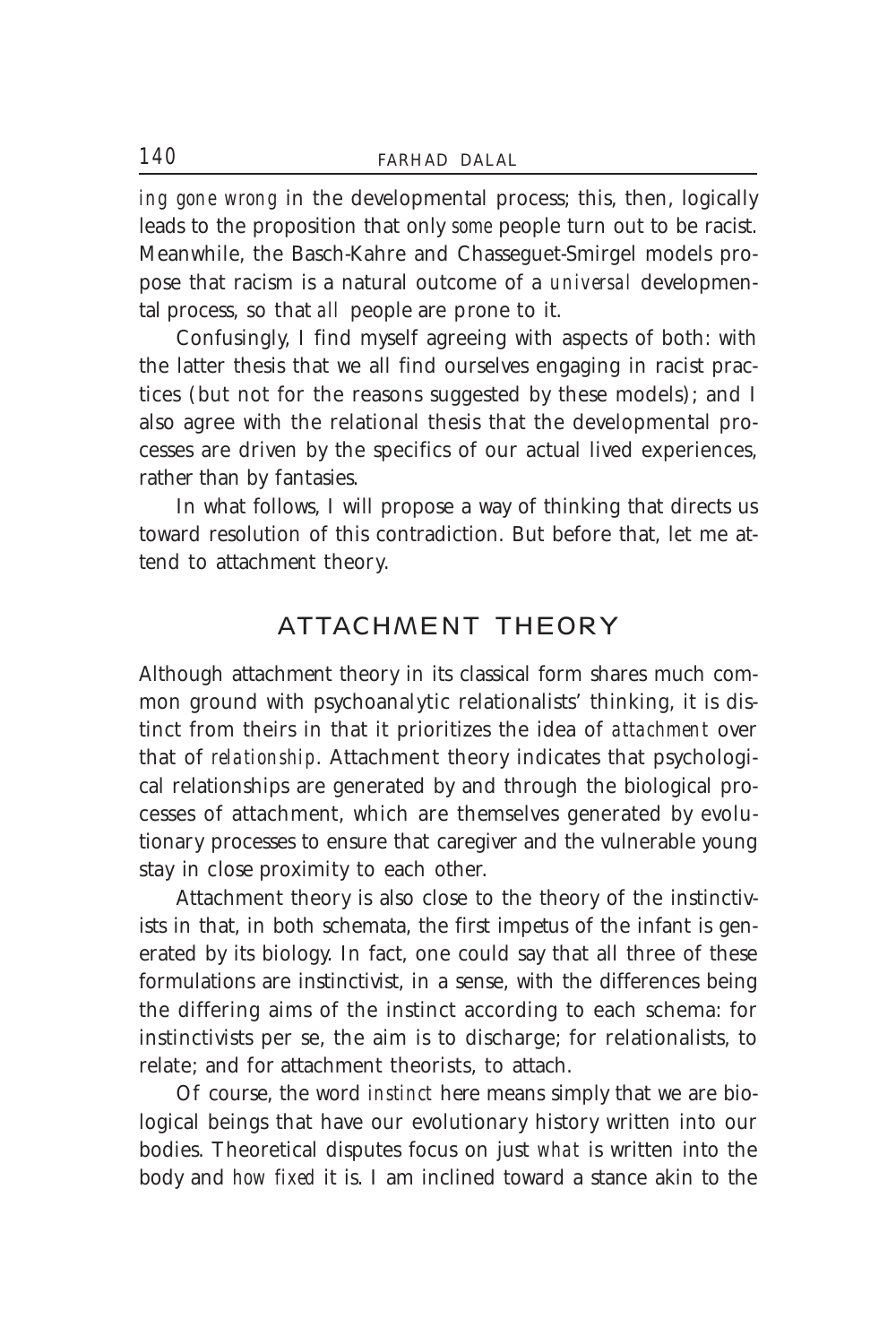relationalist, intersubjectivist, and attachment schemata, rather than toward those that make hypothetical notions like the death instinct central to their cogitations.

The first thing to be said is that the so-called *secure base* in an individual's developmental history should not really be referred to in that way; rather, it should be called simply the *base*—because, although one is bound to attach to it, it is not always experienced as the source of security per se. As attachment theory tells us, we do not have a choice about whether or not to attach; we cannot help but attach, however vile or neglectful the base may be. Imagine the torture of having to hold onto something that is too hot for comfort in order not to fall to one's death, and then think of the conflicting impulses that one would have to contend with; such a scenario gives quite a good idea of the psychological scars in which this kind of attachment experience would result.

Problematic attachment histories lead to the generation of avoidant, ambivalent, or disorganized patterns of relating to others. In these instances, the mode of interrelating becomes a mixture of being preoccupied with the self while being avoidant and/ or hypervigilant toward others. Often, aggression surfaces as a means of coping with difficulties in the internal world. These terms —*avoidant, hypervigilant, aggressive,* and so on—-are frequently found in descriptions of racist phenomena. So, if one were to think of racism as a pathology, as a symptom and a sign of something's having gone wrong in the developmental process, then, according to this theory, it is here in this grouping that we would look to find its sources and genesis.

This way of conceptualizing the problem suggests that securely attached persons are not likely to be racist. De Zulueta (1993), arguing from a broad relational/attachment perspective, says:

Racism . . . begins, as all acts of dehumanization, by a distortion of perception . . . . This cognitive process *originates* . . . from the experience of abuse which the infant or child attempts to ward off by identifying with the aggressor . . . . *The seeds of . . . racism . . . are sown in the emotional wounds of the abused and traumatized.* [p. 244, italics added]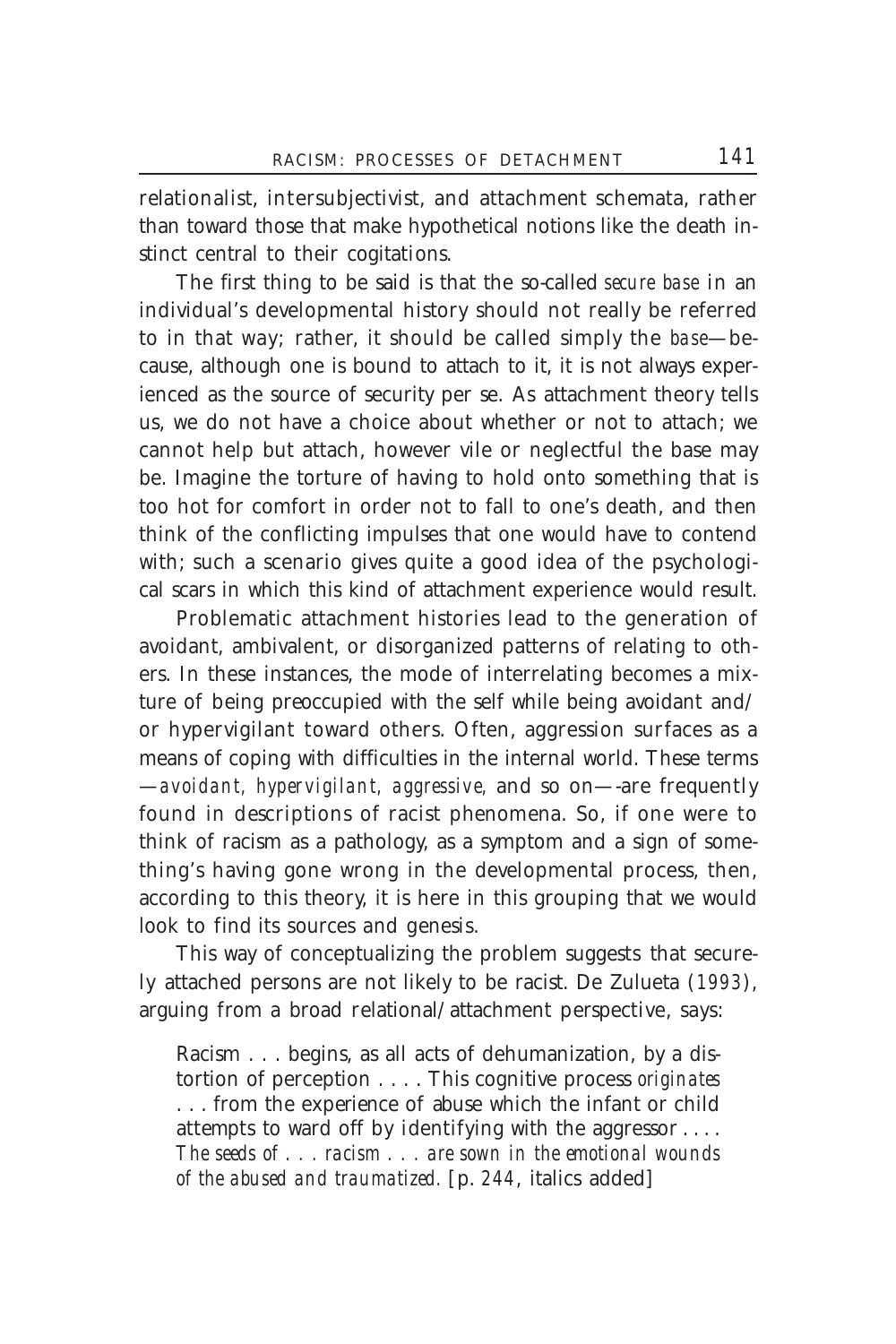De Zulueta goes to the limits of the hypothesis to assert that racist beliefs can "*only* take [hold] . . . where the psychic template of dehumanization *already exists"* (p. 244, italics added). By using the term *only,* she argues that developmental difficulties are a *necessary* condition (but not *sufficient*) for racist behavior to occur. But if this were true, then how is it that, even on occasions when the developmental process has gone adequately well, we find people behaving in racist ways? Something has escaped our efforts to examine the situation. I very much agree with de Zulueta that those with problematic early attachment histories are perhaps more likely to behave in ways that we might call racist; and, although I would consider her very much an ally in terms of the arguments I develop, my point of disagreement with her is this: that while problematic developmental histories can be (and often are) contributory, they are neither *necessary* nor *sufficient* for racist phenomena to emerge.

I want to stress again that I do not dispute that difficulties during the early part of the developmental process will have a significant impact on possibilities and behaviors in adult life. No doubt, if one were to probe the developmental history of Dr. Shipman (a medical doctor in the United Kingdom who was responsible for the deaths of hundreds of elderly patients over many years), for example, one would find events that could reasonably be said to have contributed to his psychic structure and behavior. However, the fact that racism, in the sense I have described it, grips all of us at different times suggests that one needs to extend the theoretical frame in order to be able to more fully consider the nature of racism. This would be like asking ourselves: how would we set about explaining a nation of Dr. Shipmans?

It is for these reasons that it seems to me that, *in its first and classical form*, attachment theory shares the same weaknesses as that of the relationalists, in that, although the world taken account of is interpersonal and external, it is not yet social. The relationships and attachments that are spoken about continue to take place in a sociological vacuum, and, further, they take place between biological entities, like mother, child, father, sibling, and so on.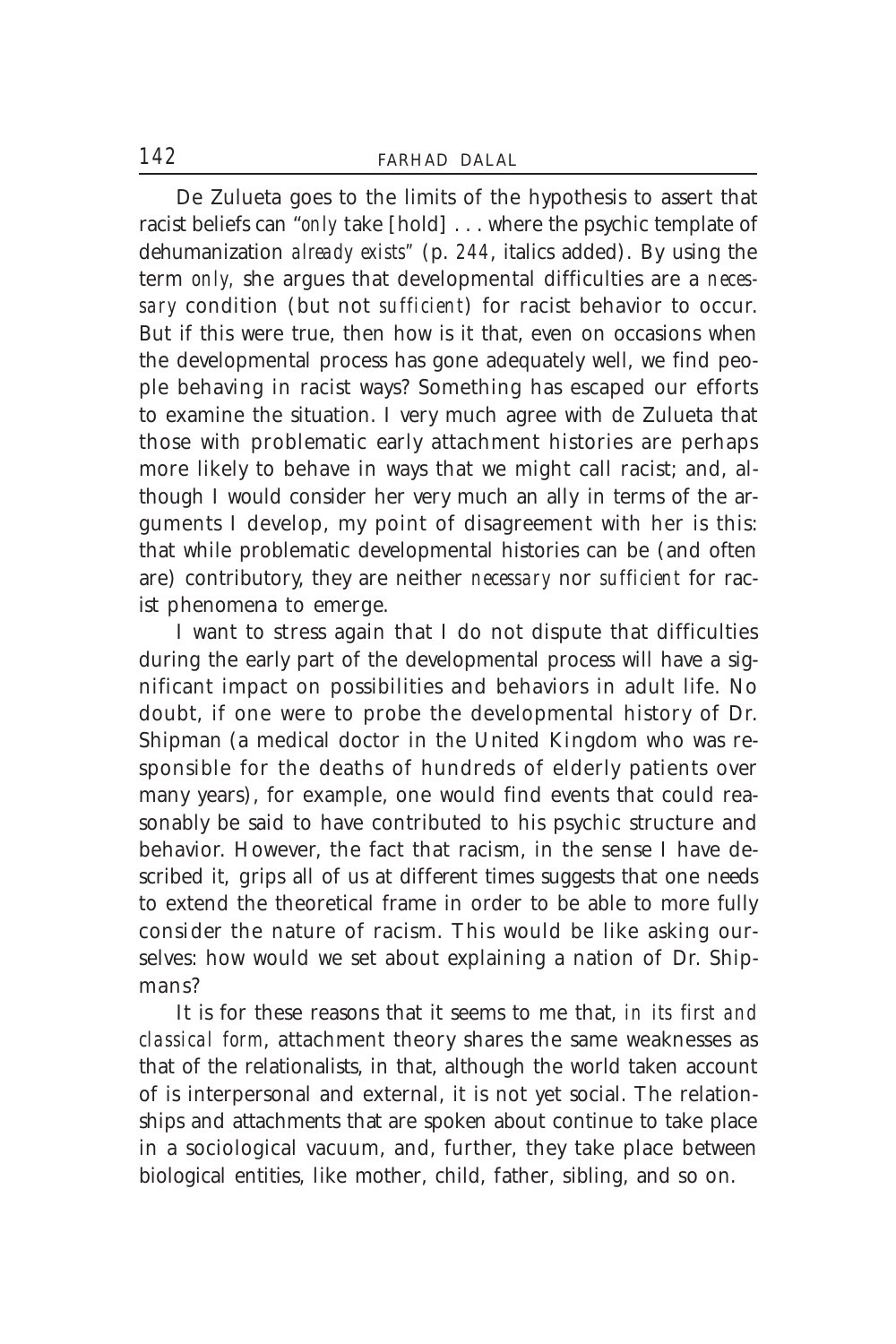In contrast to those of other schools of psychoanalysis, contemporary attachment theorists have specifically set about testing their hypotheses in other cultures and contexts. In doing so, they acknowledge that the shape of the infant's developmental process is formed by and mediated through the cultural systems in which this takes place. It follows, then, that each cultural system will generate its own forms of attachment, which legitimate different ways of being together. This is akin to the multicultural ethos of respecting differences—the idea that we are equal but different. But I think that one needs to go even farther than this and engage with the problematic of power.

In my opinion, the schema best positioned to help us engage with the notion of power is that of Foulkesian group analysis, and in particular the radical version of it (Dalal 1998, 2002). In what follows, I will briefly introduce relevant group analytic thinking, and then use it to offer an elaboration of attachment theory in order to make new sense of racism.

# RADICAL GROUP ANALYTIC THINKING

I will introduce four elements from radical group analytic theory that are pertinent to the subjects under discussion—specifically, from the works of psychoanalyst and group analyst S. H. Foulkes (1948, 1964) and sociologist Norbert Elias (1976, 1978, 1991, 1994).

## *I. Power*

The first element, power, is extensively addressed by Elias. He argues that power is an inescapable aspect of all human relationships. And this is so because, as human beings, we are interdependent. Interdependence is another word for *function* or *need*. To say that person A *has a function for* person B is to say that B *needs* A. And if B needs A, then A has power over B. However, the reverse will also be true, though not in the same way.

Hegel (1967) famously showed that the slave is not entirely powerless; the master needs the slave, even if only in the minimal sense of the slave's continued existence in order for the master to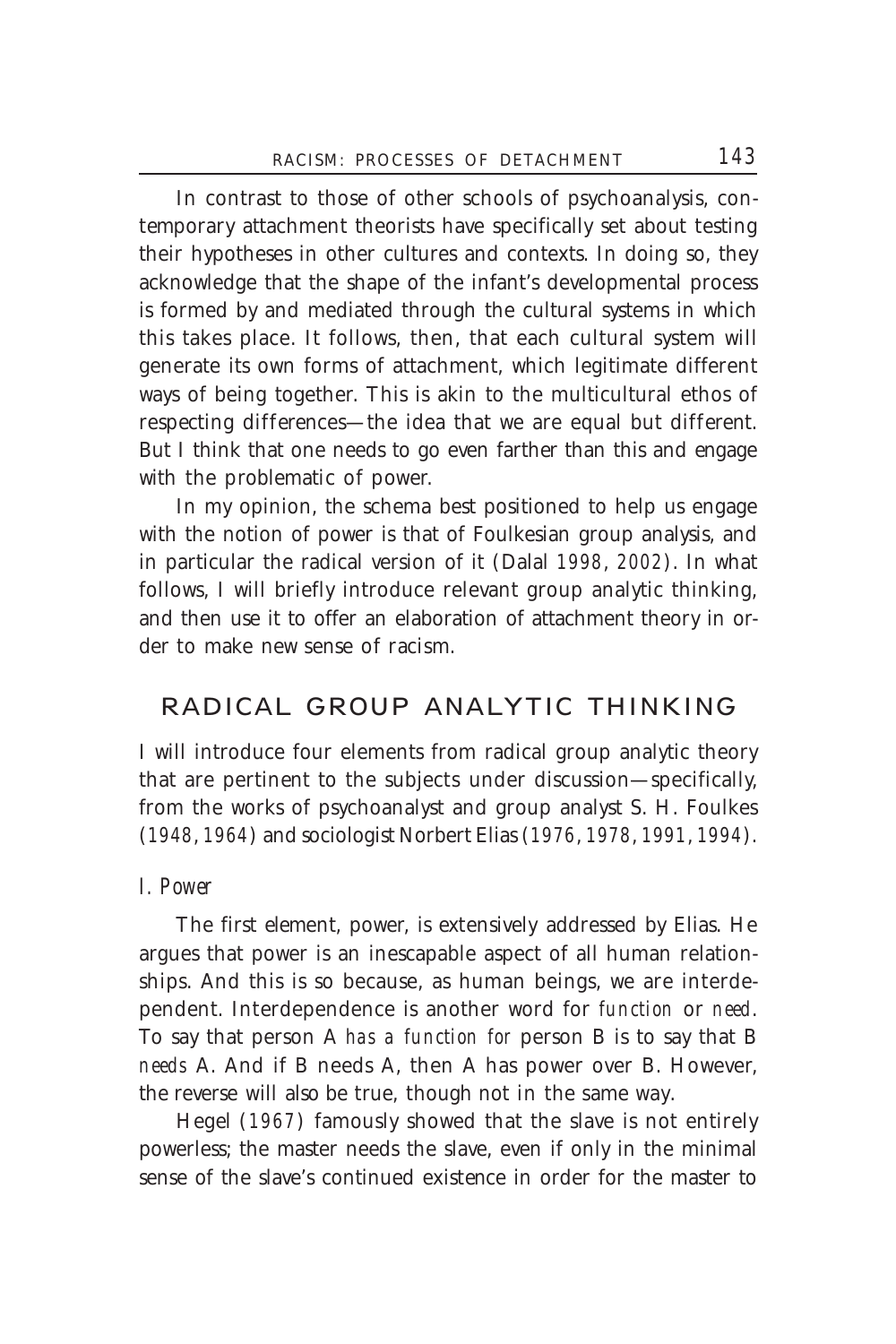144 FARHAD DALAL

continue as exploiter. One can see in the foregoing example, then, that the relationship between A and B is interdependent, even while it is also bound to be asymmetrical. A constrains B—*and vice versa;* it is this kind of enabling constraint that is described as *power relations*. Elias (1976, 1978, 1991, 1994) notes that power is not a thing that one individual possesses and another does not; no one can be completely powerless or completely powerful. Power is, first and last, a relational attribute. Thus, we can say that all relationships are of necessity power relationships.

## *II. The Psychosocial Process*

The second element consists of a challenge to the metapsychological assumption that the social and psychological worlds are fundamentally different levels of existence. Elias dissolves this dichotomy. He does not propose the more limited idea that these two regions influence each other, because this would be to retain an idea of the two regions as separate. Rather, his statement is more fundamental: that the social and psychological are two aspects of the same process.

Foulkes (1948, 1964) offers a helpful analogy. Imagine that you and I are each driving on our particular journeys. In this, we are akin to autonomous individuals. But soon we both end up in a traffic jam, and it now appears to each of us that "something *outside* me" is "acting *against* me," "preventing me" from exercising autonomy. The name that we give to this kind of experience—an experience that we actually help to create, to sustain, and remain integral to—is *society*.

## *III. "I" and "We"*

The third element reverses the usual arrangement between the individual and the social. As we have already seen, the logic of psychologies that prioritizes individuals over society leads us to think of the social subject, *we,* as secondary, something that is constituted by the coming together of a number of preexisting individual subjects, the *I*'s. Specific forms that societies take are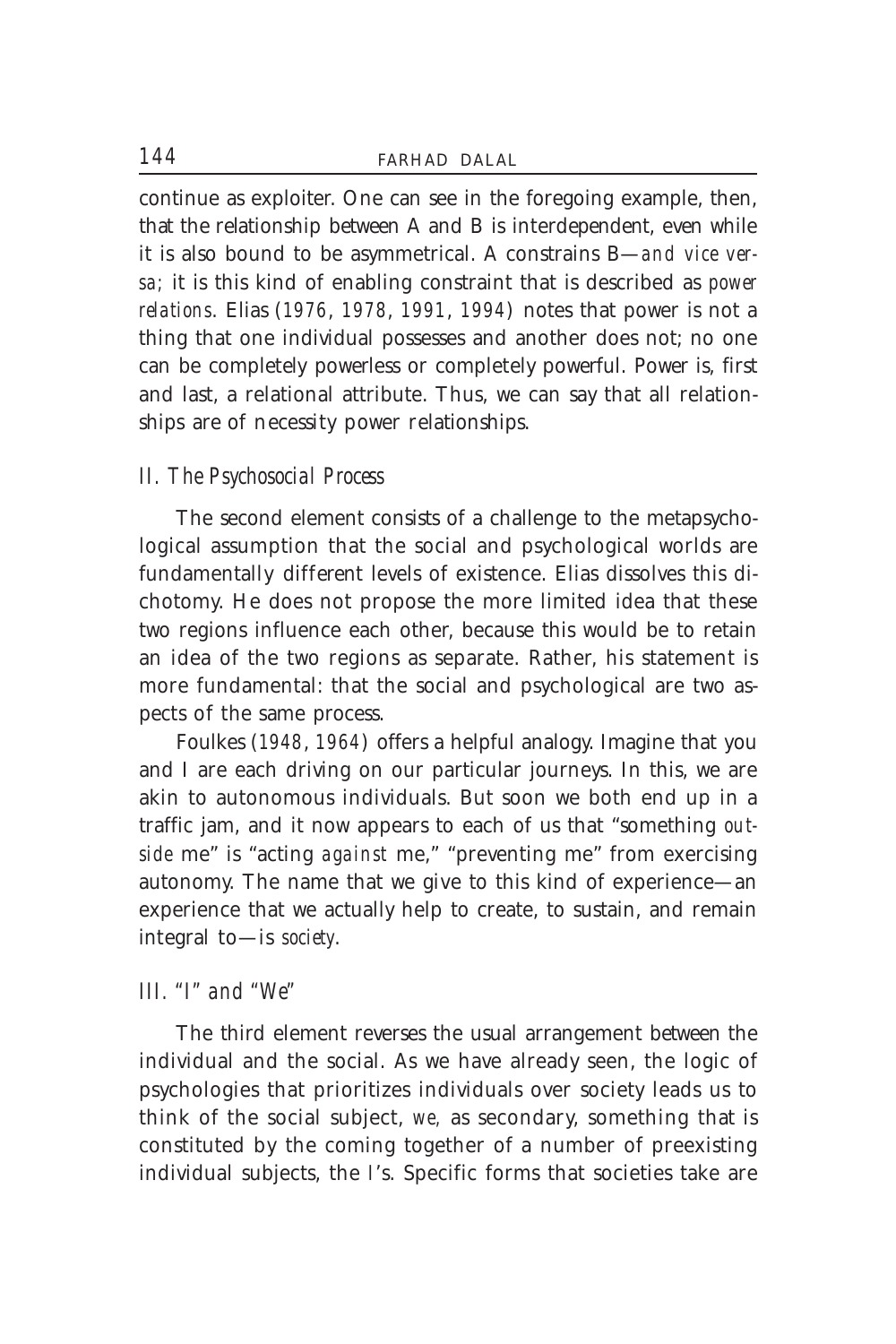therefore said to be driven by the goings on in the internal worlds of individuals coming together.

Radical group analysis reverses this to say that the *I* is constituted by the varieties of *we* that one is born into. Each of us, as a particular individual, is born into a preexisting society constituted by a multiplicity of overlapping and conflicting cultures. The cultures themselves, as well as the relationships between cultures, are constituted by power relationships. As we grow and develop, we imbibe, of necessity, the preexisting cultural forms, habits, beliefs, and ways of thinking around us. These introjections are not taken into an already-formed self; rather, they come to *contribute* to the formation of that self. Further, because the relationships between the varieties of *we* are of necessity power relationships, then we can say that the *I*—the me—is constituted at the deepest of levels *by and through the power relationships* that are part of the social fabric one is born into.

Foulkes (1948, 1964) is not espousing a kind of social determinism in which human beings are mere pawns of social forces. As will become clear, to think in the way described does not mean denying the existence of individuals, each with his or her unique sense of self, nor denying that all are biological beings in bodies.

### *IV. Belonging*

The fourth element concerns the notion of belonging. Foulkes asserts that there is a fundamental need in all human beings to belong—to be part of an *us*—as a condition for psychological wellbeing. But even to put it in this way, to say that there is a need to belong, misrepresents the situation, as it implies that there is a possibility of *not* belonging. In fact, we cannot *not belong*.

# SOCIALIZING ATTACHMENT THEORY

Returning now to attachment theory, I would like to point out that the ideas introduced above via radical group analytic theory are not unfamiliar to contemporary attachment theorists, such as Fonagy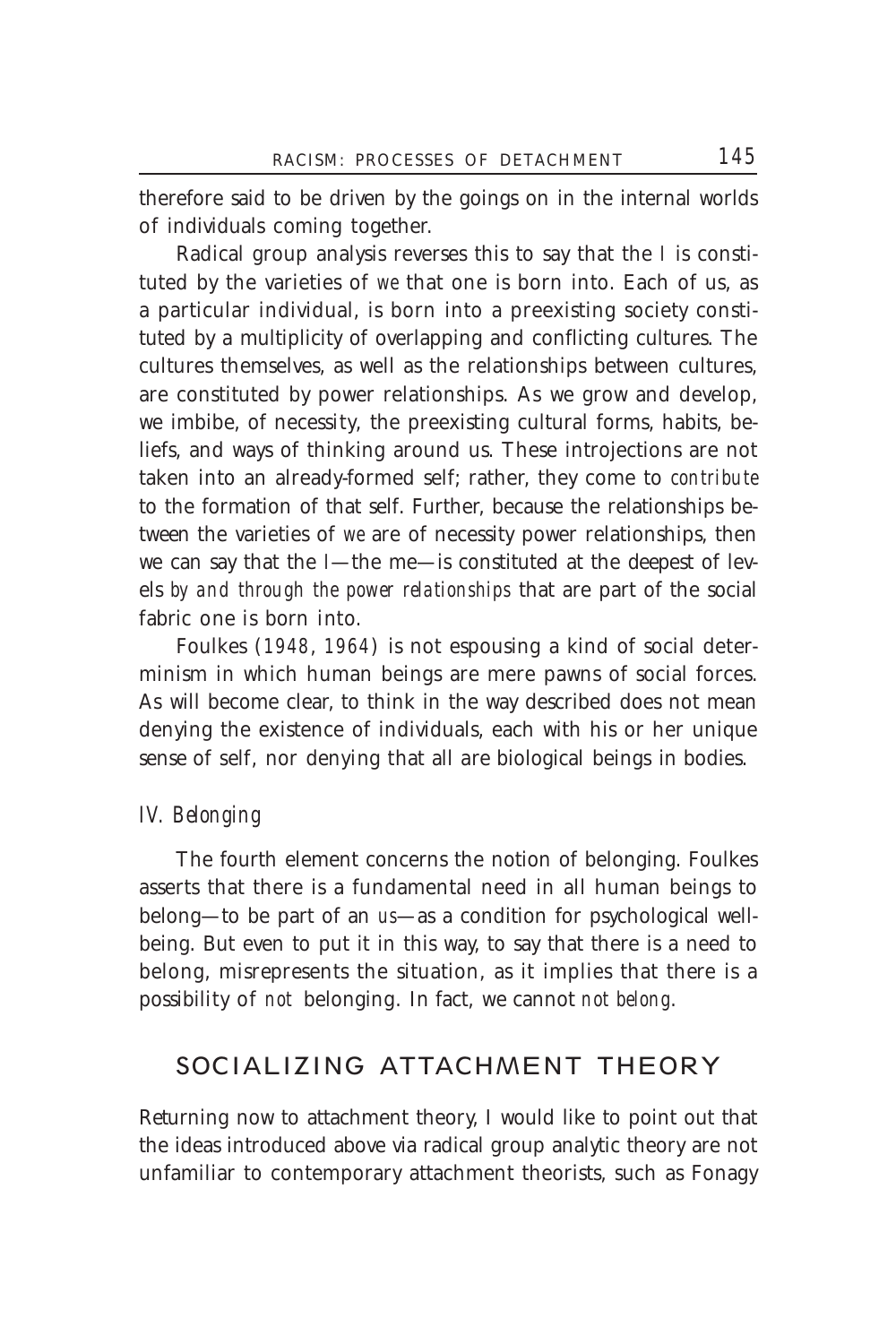(2001) and J. Holmes (1993). Fonagy believes that the child comes to form its sense of self through internalizing the picture in the parent's mind of the child's state of mind. He says that this is the mechanism through which the child comes "to form the core sense of himself" (2001, p. 175).

However, the parent does not just experience the child per se, but rather as a particular kind of child. The parent, like all of us, will be led to particular ways of experiencing the world according to the conventions written into the discourses we inhabit. For example, it is a widely accepted finding that caregivers tend to treat male offspring more favorably than female ones. It has been found that, even while teachers imagine that they are giving equal amounts of time and attention to pupils of both sexes, the males tend to get more. Along another axis, it is not uncommon for the arrival of darker-skinned children to be less welcomed than that of lighter-skinned children in many Asian and Afro-Caribbean families (Fletchman Smith 2000).

I do not wish to imply that all female and all darker-skinned children might be universally, uniformly, and inevitably denigrated, as this would be a form of social determinism—a concept that I do not subscribe to. One reason things are not so fixed is that we inhabit multiple discourses at the same time, discourses that continually contest and subvert each other. But the point is that we are never outside our discourses; we are never in an ideologyfree zone.

It seems to me that the caregiver reflects back to the infant much more than a picture of *the infant's state of mind* as it exists in *the caregiver's mind*. The caregiver is also giving back to the infant the caregiver's *attitude* toward the infant, which comes in turn to inform the growing infant's attitude toward itself, its self-esteem. Central to my thesis is that the attitudes of the caregiver are severely constrained by the discourses that have formed the caregiver's self. These attitudes being reflected to the child exist outside the scope of the caregiver's consciousness; otherwise, our consciousness could not take the forms that it does. Foulkes calls this grounding, which is taken for granted and which *forms* our responses, thoughts, and experiences, the *social unconscious*.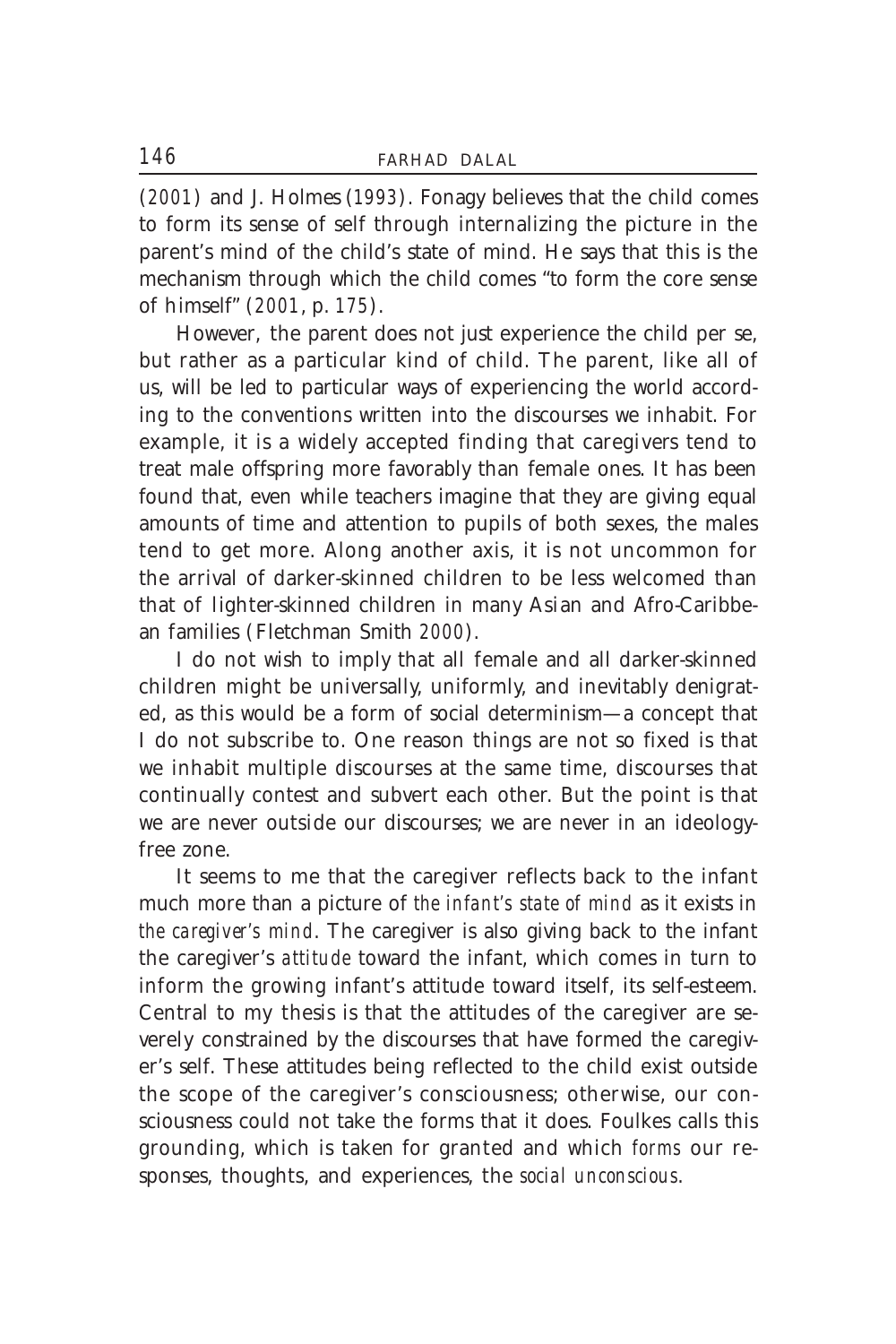A similar view is found in attachment theory. Liotti (1987, cited in J. Holmes 1993) calls these schemata *super conscious*, rather than unconscious, and says that they are the organizing principles that "govern the conscious processes without appearing in them" (J. Holmes 1993, p. 170). In a similar vein, what I am arguing is that the image of the self taken in by the infant from its caregivers is, from the first moments, intrinsically social—by which I mean that the infant is never just an infant per se to itself, but rather a *particular* infant who, by virtue of its attributes, finds itself situated and positioned in the caregiver's affections, and so comes eventually to similarly situate and position itself.

This means that one may no longer draw a dichotomy between a social self and a personal or true self, because the personal self *is* intrinsically social. Hume (1748) was onto something similar when he speculated that there is no such thing as a self outside, beyond, or prior to the attributes that one can name about the self.

This way of thinking—in which the external social world and the things that actually go on between people are given a fundamentally formative role in the creation of what takes place in the so-called internal world of individuals—is anathema to certain psychoanalytic orthodoxies, in which there is a tendency to give developmental primacy to a notion of fantasy over lived experience. Clinical training programs grounded in these traditions teach novices to read the patient's descriptions of actual, enacted events as signs and ciphers pointing to the workings of the psychological world; and if the therapist treats these descriptions more straightforwardly (by which I do not mean a naive acceptance), as playing a causal role in their own right, then it is taken to be the case that the therapist has been seduced by the patient, and has capitulated in some way.

This worldview has a very powerful grip on our profession, so much so that even analysts who give credence and weight to so-called external differences, such as color, tend to talk of these differences in terms of their use by the patient as defenses, and to characterize successful therapies as moving past these external differences to some deeper level, to engage with the "real" person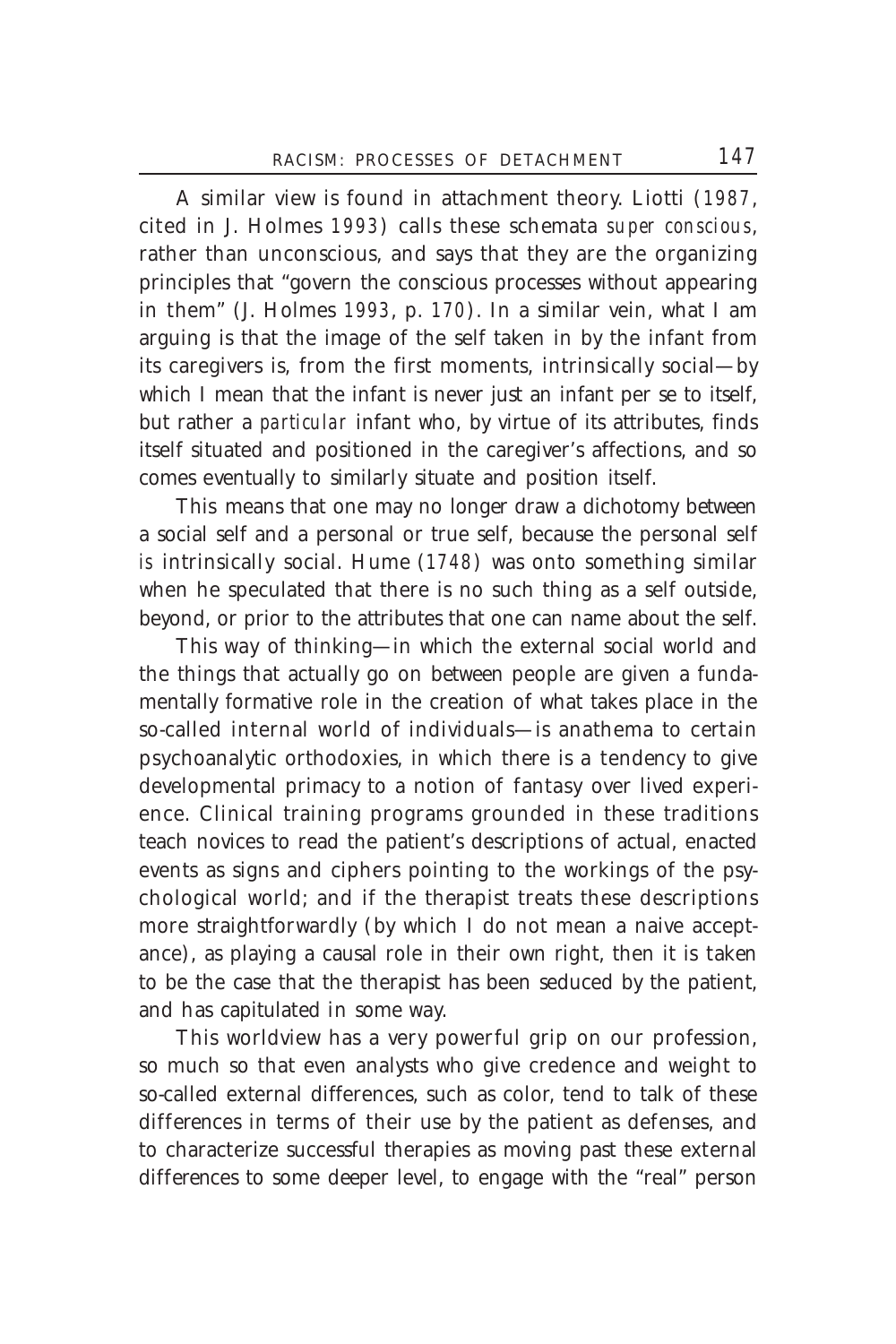behind these categories. Indeed, the attention paid to the lived external world in an attachment-theory approach is one of the reasons why this theory is sometimes viewed with hostility and contempt by certain groups within psychoanalysis.

In the foregoing, I have been leading up to the idea that the so-called social categories of identity (in general) are integral to a deep sense of self, the experience of the *true me*. And, if we accept this, *then it follows that, in attaching to others, we are also, of necessity, attaching to categories,* however subliminal our sense of those might be*.* 1

Actually, attachment is not a strong enough word, because it suggests a picture in which two preexisting selves secondarily come to attach to each other. But what is actually being suggested and described by Fonagy (2001), Foulkes (1948, 1964), and others is the radical idea that *there is no self* prior to processes of attachment and introjection, and that the infant's self is constructed through the attachment processes themselves. To restate this in group analytic language would be to say that *who I am* is the same as *where I belong*. We can see, then, why it is that, when the social identities one finds oneself imbued with are trampled on, tampered with, trivialized, denigrated, or dismissed in some way, one is powerfully affected; such experiences are likely to be perceived as attacks on one's integrity and as a violation of the sanctity of one's being.

To reinforce the point: we do not just attach to people; we also attach to categories. However, thinking in these terms may make things in the internal world appear more fixed than they actually are, as I shall discuss in what follows.

# MAKING A DIFFERENCE

The preceding discussion renders the world too simple on two counts: First, it takes categories of belonging, such as white, Mos-

<sup>1</sup> Cole (2005) develops further arguments concerning our relationships to categories—this time, those based on sexual orientation.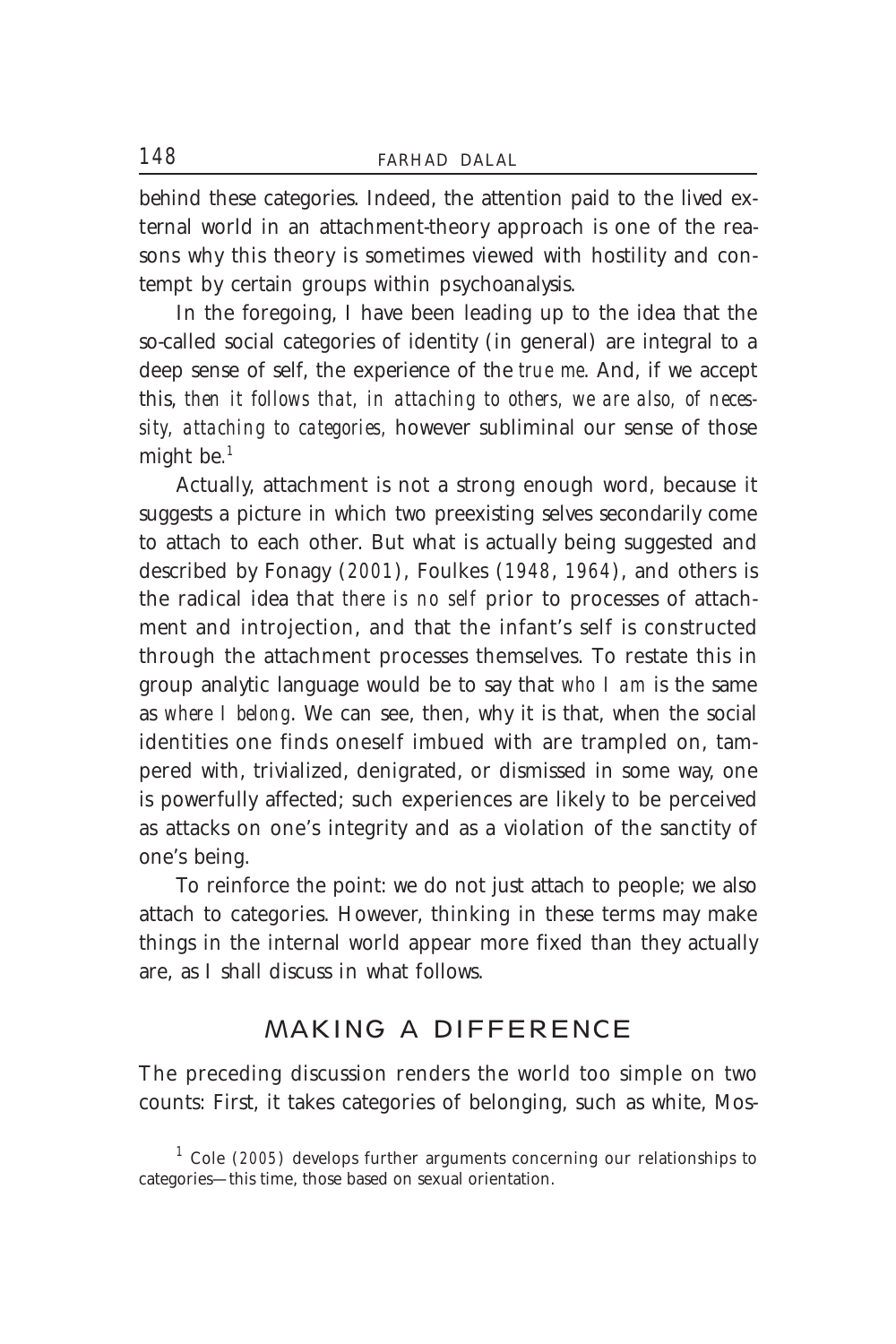lem, and so on, to be facts that straightforwardly exist out there in the world. Second, the categories have been described as though they are homogenous unities. I will unpack these simplifications and begin with two premises: (1) that we cannot *not attach*, nor can we *not belong,* and (2) attachment and belonging are aspects of the same process.

The idea of belonging is paradoxical in that, for the experience of belonging to be meaningful, two conditions must be fulfilled: First, in order to belong to one group, it is necessary for there to be another one *not* to belong to. Second, it has to be the case that only *some* may belong to the group, and others are not allowed to belong. If these two conditions are not fulfilled, then the belonging category becomes infinitely large, encompassing everything and everybody, and so becomes meaningless.

In other words, intrinsic to the notions of attaching and belonging is the negation of something and someone. Winnicott (1965) alluded to a similar idea when he described the infant's first *I am* moment, in which it gathers itself together, as a *paranoid* moment. This is because the infant, in collecting elements from the environment with which to form itself, simultaneously repudiates other elements. In a sense, the infant is saying to the *not-me* elements: "You don't belong." Having made this gesture, the infant now fears attack from the repudiated elements, and thus comes the paranoia.

Winnicott suggests that *we* groups come about through a very similar mechanism: repudiation of the elements designated as *notwe.* Or, to put it another way, a *we* can exist *only* in contrast to a *them*. Or, putting it still another way, even as one makes a gesture of inclusion in one direction, at the very same moment, one cannot help but make a gesture of exclusion toward every other direction.

Let me add here two well-known jokes, which are really parables:

1. A woman gives her husband two ties. When she sees him wearing one of them, she exclaims, "So—you did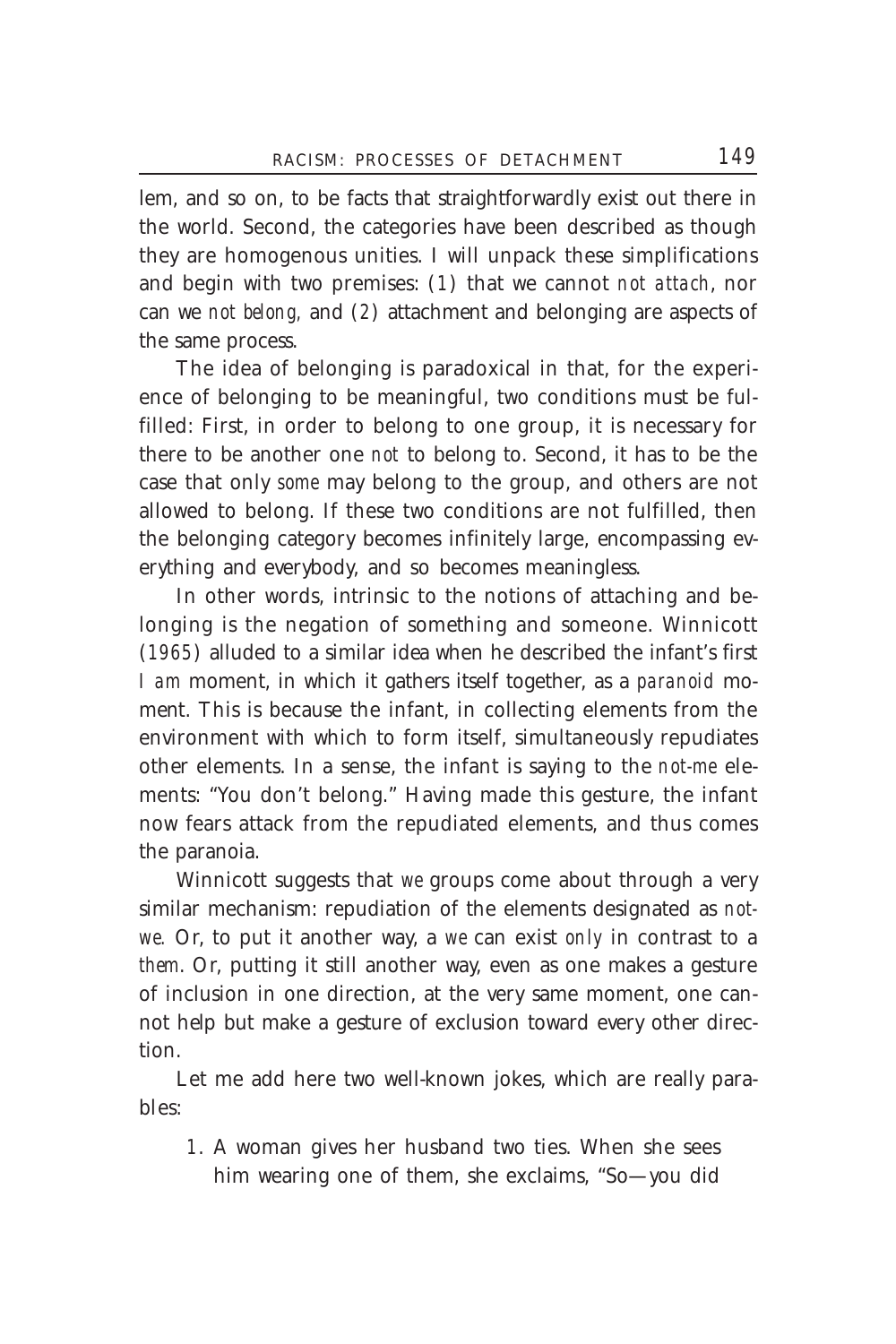not like the other one!" When I was first told this, I understood the moral of the story to be that, in choosing one thing over another, we are not necessarily condemning that other. But, over time, I have come to think that a negation of some sort is in fact taking place here—precisely because, in that moment, one object has been chosen over the other. The two ties are different and *not equal*.

2. A devout orthodox Jew found himself marooned on an uninhabited island. When he was rescued many years later by a passing ship, the rescuers were astonished to see that he had built himself a synagogue to worship in. But then, as they rounded the island, they were further astonished to see a second synagogue. Mystified, they asked the castaway why he had built two synagogues. He replied that one was the synagogue he went to, and the other was the synagogue he did not go to.

Fortified by these parables, I will now elaborate further.

It is important to keep in mind that it is always impossible to identify just what the essence is of any particular *us*—say, *Britishness*. When we look directly at the British *us,* we find not homogeneity, but heterogeneity: vegetarians, whites, landlords, Kleinians, Scots, blacks, football hooligans, accountants, Christians, Moslems, fascists, liberals, and so on. And if one turns one's attention to each of these subgroupings, they, too, dissolve into further arrays of diversity. I think it is precisely because of the impossibility of finding and naming the essence of the *us* that one looks to the margins—to the *not us*.

Accordingly, the *us* is defined not so much by what it is as by what it is not. The structuralist Saussure (1959) said pretty much the same thing, that "concepts are purely differential and defined not by their positive content, but negatively by their relations with the other terms of the system. Their most precise characteristic is in being what others are not" (p. 117). And there is no unity to be found in the *not us* either.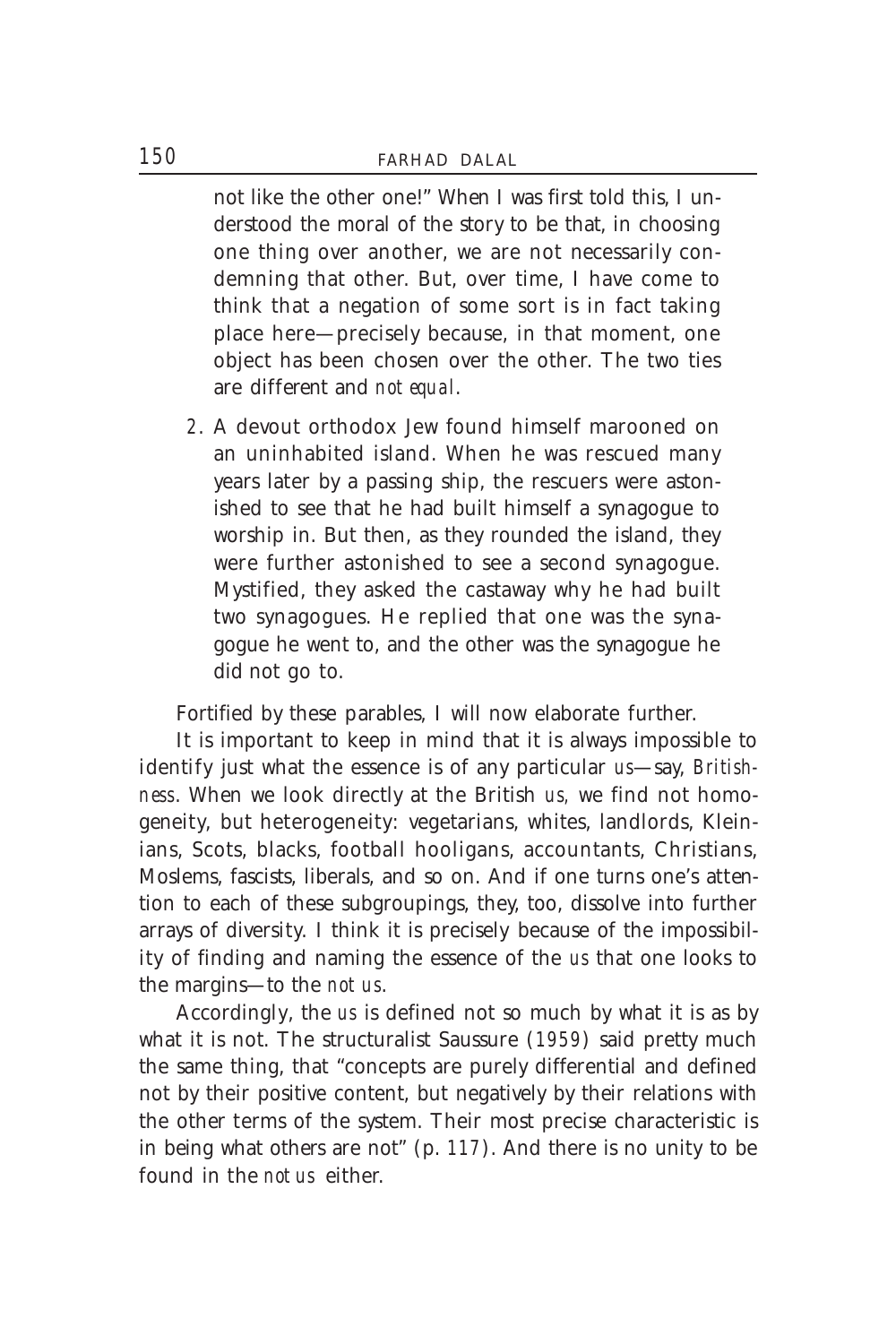In sum, the impression of difference and otherness between *us* and *them* is as illusory as is the impression of solidity and cohesion within *us* and *them*. However, these illusions are nonetheless powerful, and come to have a life as facts, both in our psyches and in our engagements with each other. They come to have a particular kind of reality.

Given the fragility of these ways in which we belong, as well as the fact that there is an infinity of alternative belongings continually available to each of us, we are prompted to ask: How and why do we come to experience one encounter as taking place *across a difference,* and another as *within a region of similarity?* What leads us to assert that the psychotherapy taking place between Mr. Smith and Dr. Singh is multicultural, while that between Mr. Smith and Dr. Jones is not? As noted earlier, it is quite possible to frame both encounters in terms of similarity as well as difference.

The answers to these questions, I would say, have to do not with the nature of the differences themselves, but with the *functions* that the processes of differentiation are being employed to perform. It is not the case that one simply finds a difference, which one then finds oneself responding to. Rather, *one finds oneself emphasizing certain differences in order to create a differentiation.* The questions that should constantly be asked are: Given the infinity of differences (and similarities) between two human beings, how and why are we led in a particular moment to experience and construe one difference as primary and to render the others less meaningful? What—and importantly, whose—purpose is being served by making the differentiation here rather than there? We should remember that differences are evoked *in order to make a differentiation*—and, more specifically, a differentiation between the *haves* and the *must not haves*.

All societies, all cultures, are not homogeneities, but rather are structures of power relations in which different groupings each with its own agendas and beliefs—contest each other. For example, not only are Brahmins going to have a very different experience of Hindu culture than that of the Untouchables, but there are also going to be variations in the experiences of one Brahmin from another.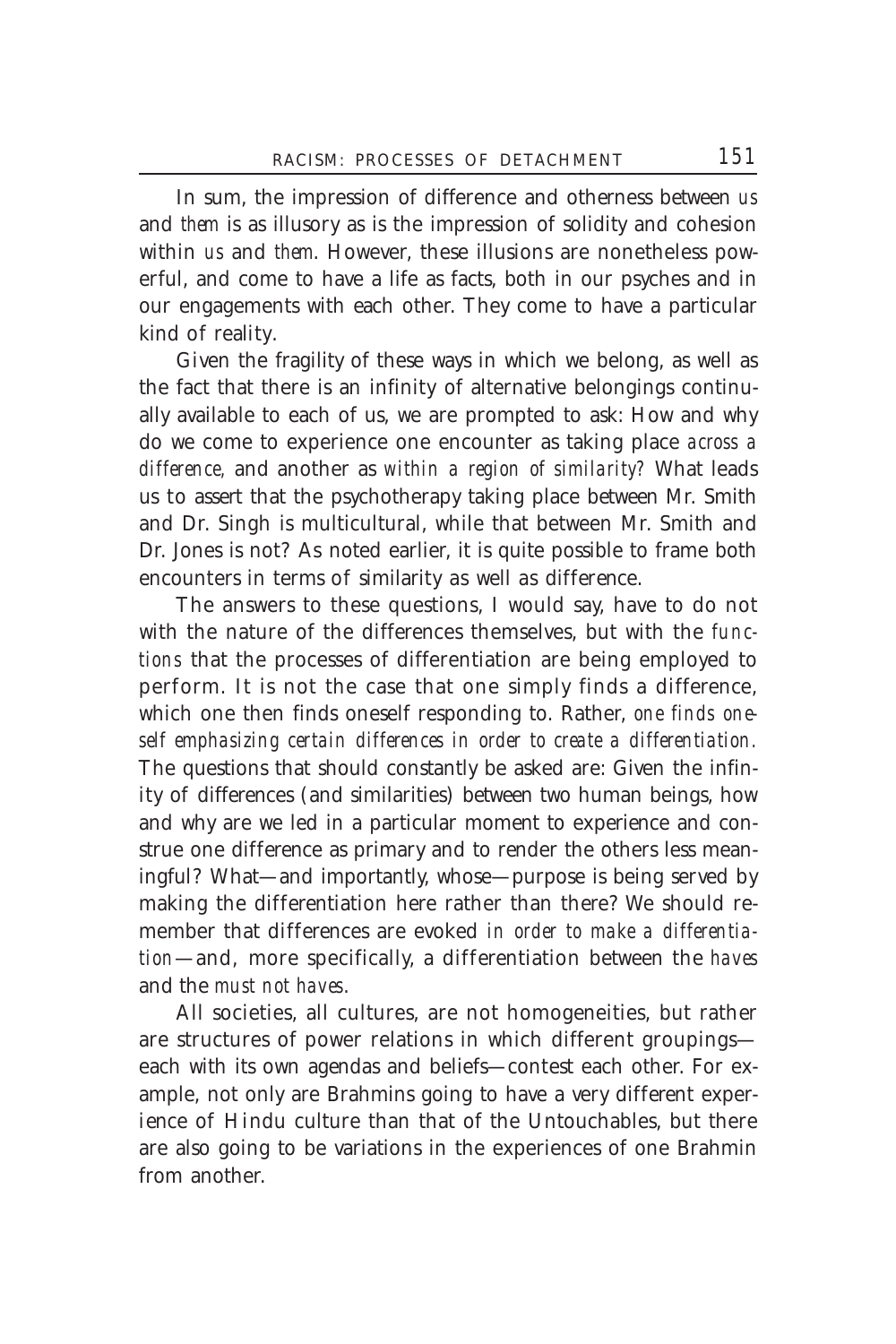Now, it is precisely because of the fluidity of these boundaries that the danger of one sort of *us* dissolving and reorganizing into another sort of *us* is ever present; and so continual work is required to shore up and bolster the *us*. This work takes several forms. One bit is done for us silently and automatically by our cognitive mechanisms. Social scientists have demonstrated that when the mind uses an attribute to make groupings out of continuities, there follows a kind of hallucination in which it seems to us that those within each of the groupings appear to be more similar than they actually are, and that the gap between the groupings appears to be greater than it actually is (Brown 1988, 1995; Turner and Giles 1981). This cognitive hallucination is necessary for the formation and experience of categories (see Dalal 1998, 2002).

But this silent shoring up is not enough to maintain solidity of the *us,* and so the emotions are called into play to help maintain distance between *us* and varieties of *them*. The primary additional mechanism is one in which the *them* are denigrated, while the *us* are idealized. The notions of denigration and idealization, being absolute (good and only good, bad and only bad), create the impression of an antithetical dichotomy between *us* and *them*—a dichotomy with a vast intermediary chasm. In other words, *this process has created the illusion of types*.

One of the most prodigious of these illusory typologies is the one we call *race*.

# BUT WHAT IS RACE?

Whatever race is, it is used to sort varieties of humankind. Implicit here is the apparent truism that *there are different kinds of humans to be sorted*. But, in fact, when one tries to examine the notion of race, it disintegrates. The attempts to define and distinguish race (physiology) from culture (behavior and beliefs) and from ethnicity (the internal sense of belonging) continually fail, as the attempted definitions of all continually collapse into each other.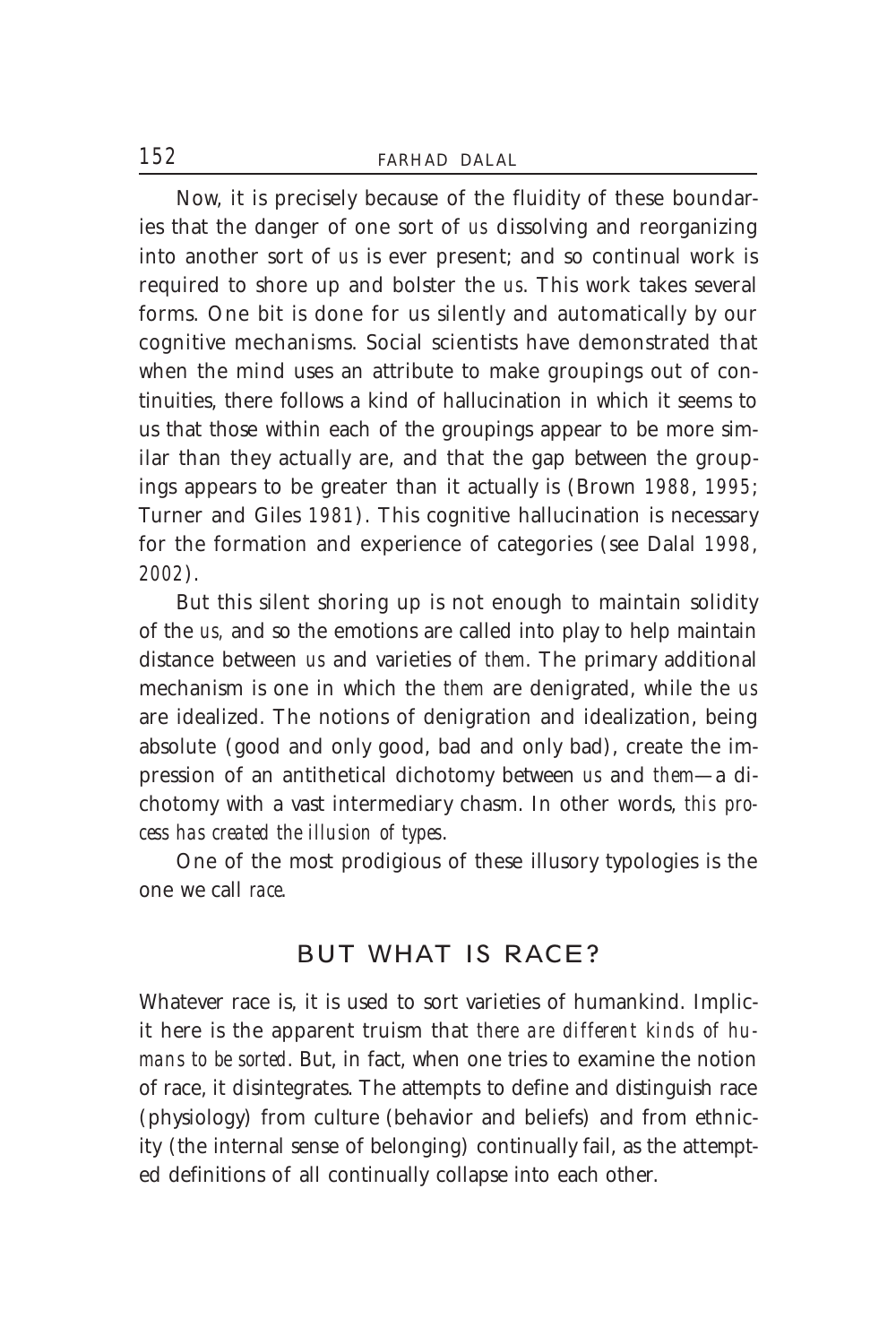Bailey's (1996) definition is a particularly telling one: "The term '*Ethnic* Minority' is much debated, but includes a wide variety of *races* and *cultures,* both *black* and *white"* (p. 89, italics added). This failure to make and sustain distinctions between the three terms race, culture, and ethnicity—highlights the idea that there is something problematic about the attempt to divide up humanity in this way. However, curiously, notions of *black* and *white* have been used from very early on to characterize all three categories; we talk easily of black and white races, cultures, and ethnicities. This observation serves as a prompt to now shift our attention to notions of black and white.

Is it not curious that the people whom we call *black* and *white* are not actually chromatically black and white? How do they come to be so named? Through tracing the semantic history of the words *black* and *white* in the English language, one discovers that the words started off as relatively neutral. (See graph on the following two pages, "Semantic History of the Words *Black* and *White*.") Over the last millennium, the two terms have increasingly gathered associations of negativity and positivity, respectively, as is evident from the graph. There are two periods in which there were dramatic bursts of new associations to the terms: the Middle Ages (the time of the Crusades), and from the sixteenth century onward (the beginning of the imperial adventure).

It is surprising to discover how recent so many of these associations are. The association of *black* with dirt was first recorded in 1300 a.d., with death in 1400, with immorality in 1552, and with evil in 1581. Eventually, elements that can have no color, like negative emotions, began to be called *black,* from the seventeenth century onward. This last point is a particularly telling one: as the world became increasingly color coded, so did the psyche.

There is a double movement here: on the one hand, the attachment of *black* to a thing lends that thing a negative value, impelling one to push it away; and, on the other hand, things imbued with negativity are increasingly perceived as "naturally" having something *black* about them. The conclusion I draw is that blackness gets attached to a thing *in order* to cathect it with repellence, and the converse becomes true of whiteness.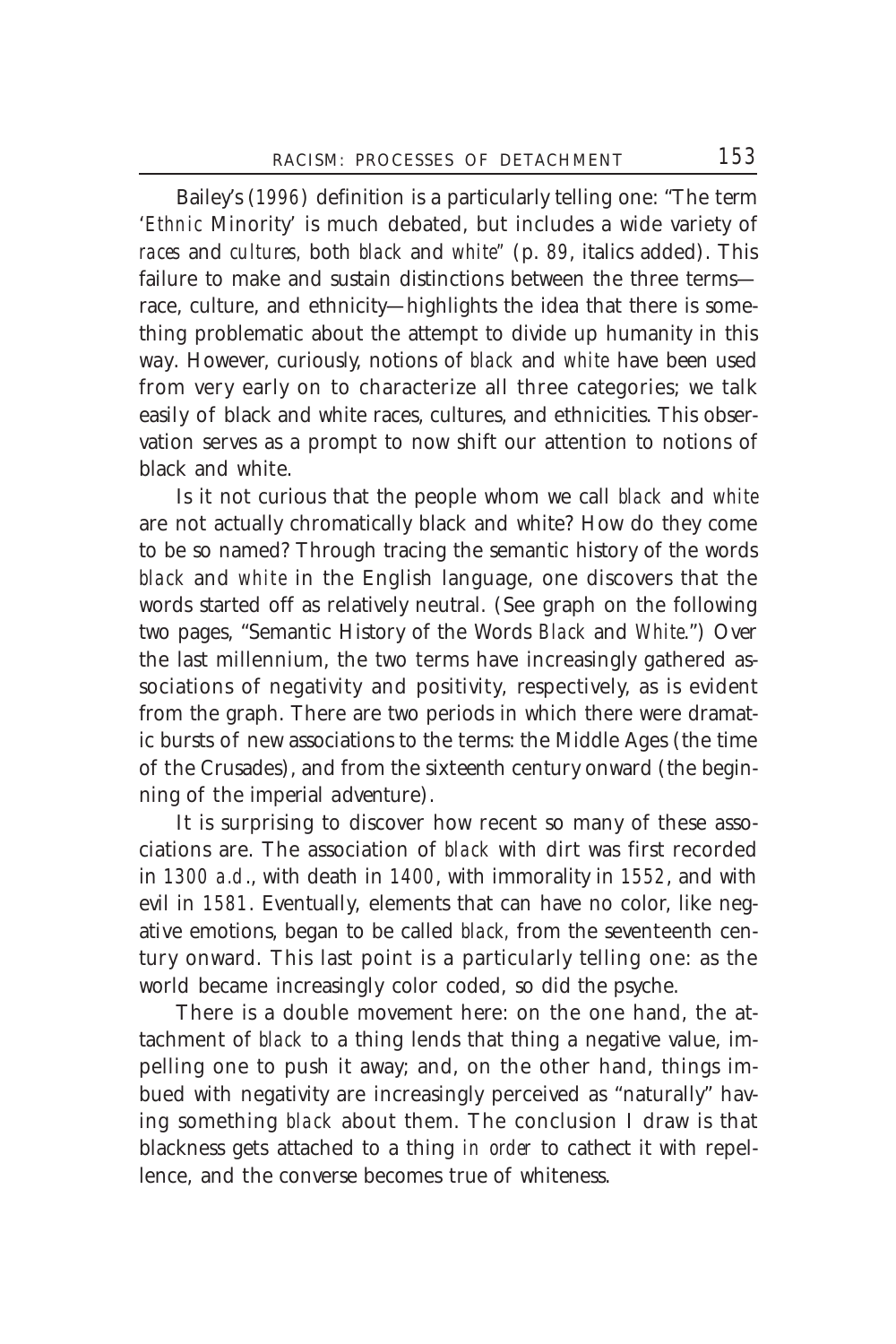# **SEMANTIC HISTORY OF THE**



*Initially used primarily as adjectives For example, Tom, a white person with black hair, might be called "Black Tom."*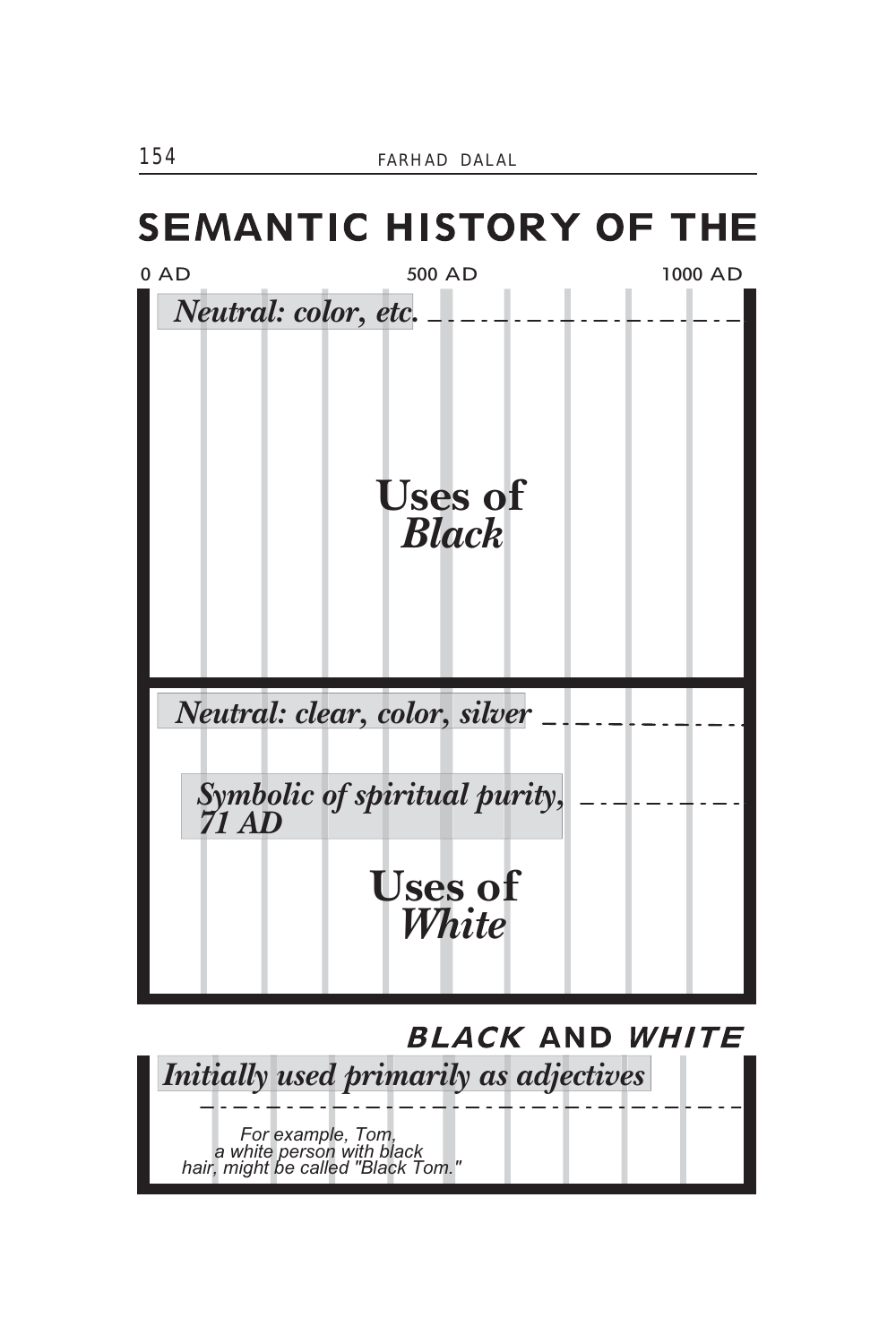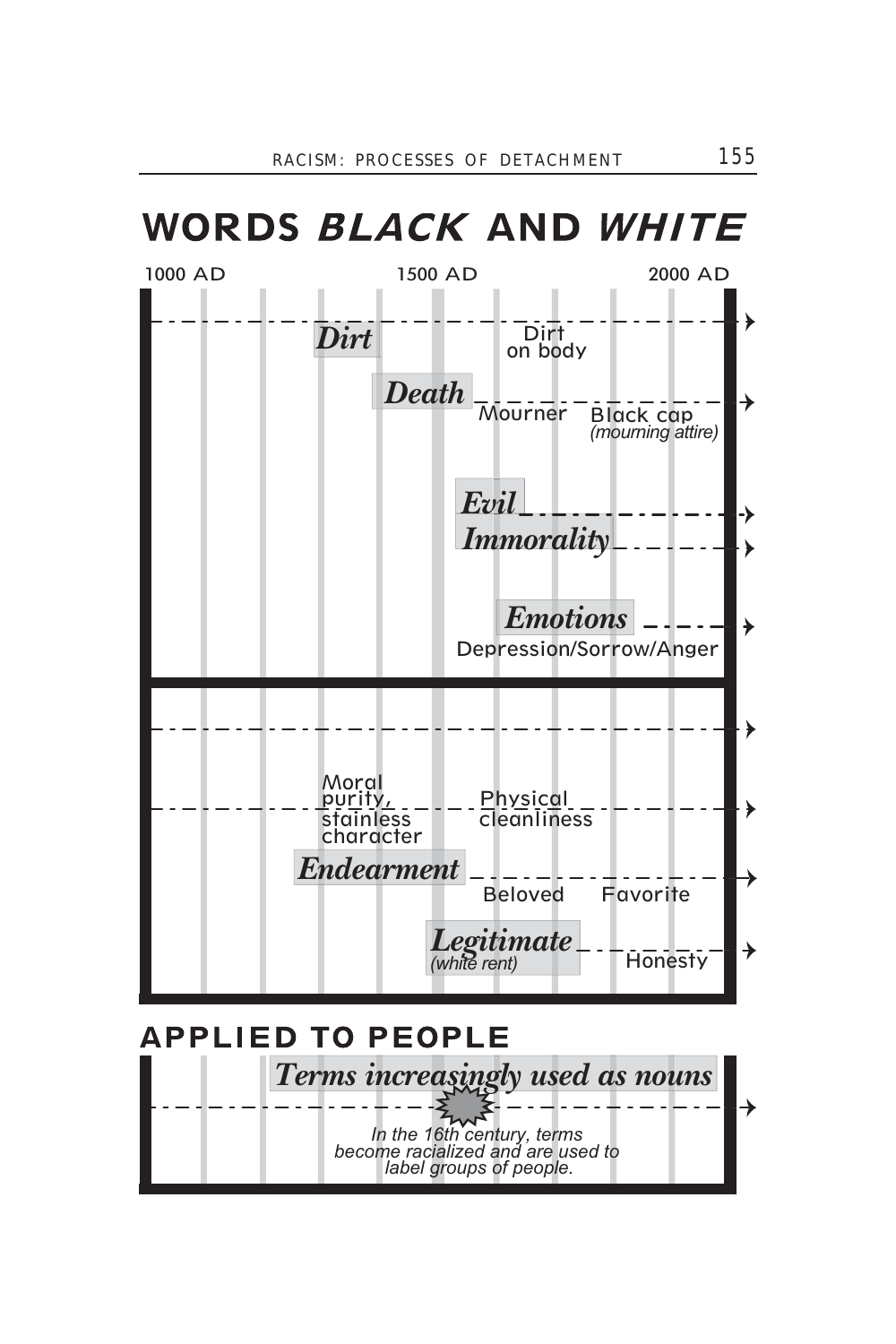For example, it is surprising to discover that, in English, the so-called Black Plague of the thirteenth century was not called the *Black* Plague until the nineteenth century. Similarly, the Black Prince was first so called 200 years after his death. It is my contention that, during this epoch, notions of white and black became honed into powerful tools that could be used to lever things—and people—into territories designated as good or bad, in or out, us or them. These terms became instruments of inclusion and exclusion. The hollowness of race as a category is one of the reasons that it has come to rely on something that appears more substantial (that is, notions of black and white), in order to sustain itself.

*Black* and *white* were first used to *name races*—that is, as nouns for people of different types—in the sixteenth century. By this time, the words had already been loaded up with many of the associations that they have continued to bear. Thus, the naming of people as *black* or *white* is not so much a descriptive act as an *othering* process—a racializing process.

Something very similar is taking place with the seemingly more innocuous terms *culture* and *ethnicity*. It is no coincidence that people designated as black were first given the name *black* by those who designated themselves as white. But there was no "done deal" here, either; for example, there were periods of time when enormous debates and struggles took place about whether the Irish were to be admitted to the category *white,* as was also the case for southern Europeans.

One of the troubles with the notion of race is that people tend to take its existence as fact, and to then use this thing called *race* to be, in itself, the source and explanation for racism. Why did riots occur in Chicago, or in Bradford? Answer: because of racial difference. The solution offered by the multiculturalists is to invite us to "tolerate" difference.

Meanwhile, some sociobiologists (e.g., Smith 1988; Van den Berghe 1988) explain away the situation through a four-stage argument based on the concept of the *selfish gene* (Dawkins 1976). They begin with the assertion that we are programmed by the evolutionary process to act in ways that will enhance the chances of our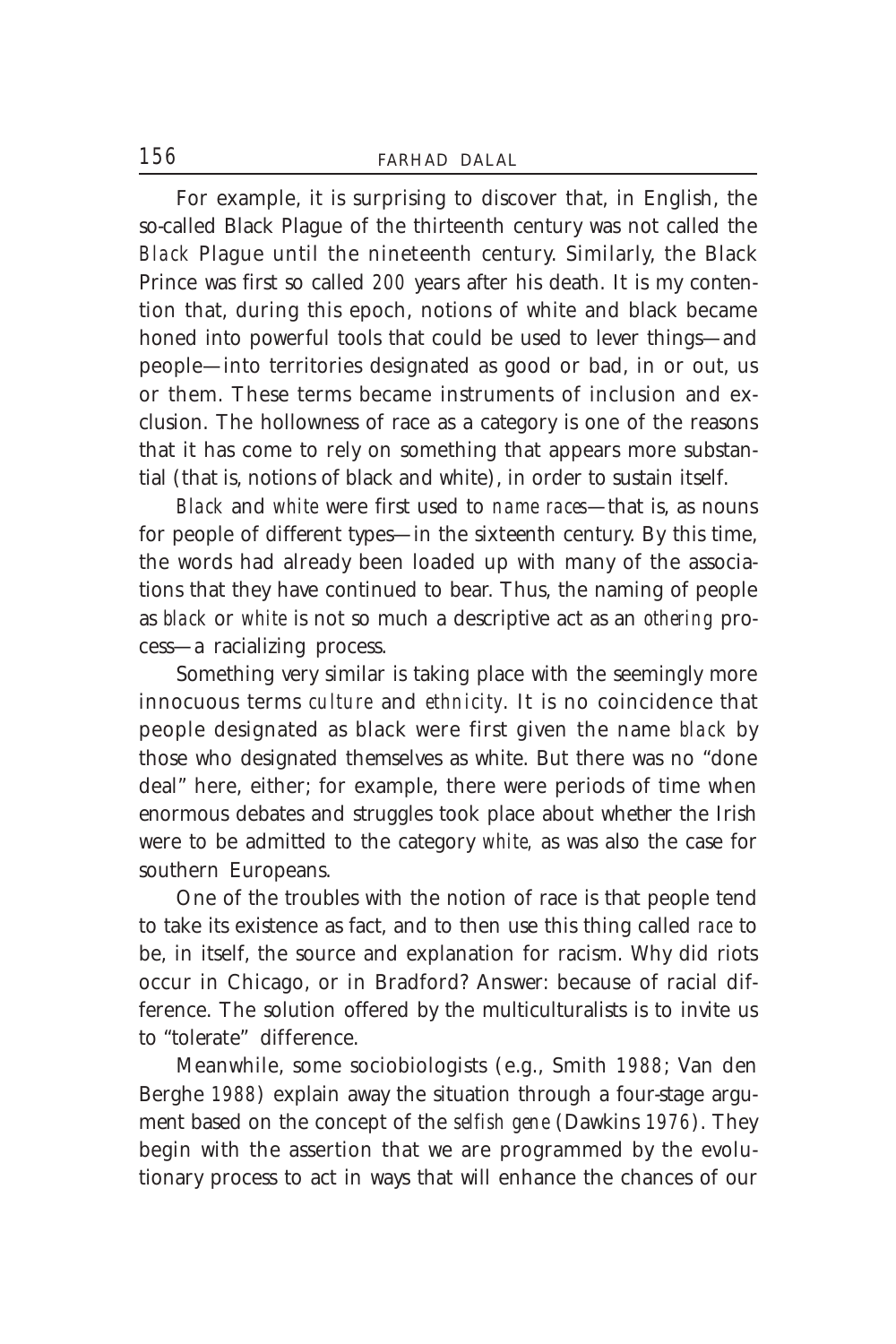genes' survival and multiplication. Next, we are said to share more genes with kin than with not-kin, and this makes us automatically favor our own kin over others. Third, ethnicity or race is said to be an extension of kinship, and so we are thought to naturally favor those of the same race or ethnic group over others. And, finally, when we behave in these "natural" ways—we are accused of being racist.

Here are some of the flaws in this argument: Any human grouping is found to have approximately 15% of its DNA patterns in common. This means that the other 85% is shared with the rest of humanity. So why should this 15% seek to favor its kin, and not the other 85%? It is also the case that we share 98% of our DNA with chimpanzees—yet we do not treat them especially well. And, finally, we need go back only 150,000 years to find one of the common ancestors for all of humankind (Dawkins 1996)—thus, in a very real sense, we are all kin.

We are forced to return to the perplexing question: if there are no races, then what is racism? It seems to me that the only way to answer this is to say that racism is anything—a thought, feeling, or action—that uses the notion of race as an activating or organizing principle. Or, to put it another way, *racism is the manufacture and use of the notion of race*. It is evident that this definition of racism is one of *activity;* thus, I would say that more useful than the notion of racism is that of *racialization—*the process of manufacturing and utilizing the notion of race in any capacity. I am suggesting that the term *racialization* (with its emphasis on activity and an activity that requires our continual cooperation) captures the sense of the phenomena under discussion more accurately than the term *racism* (which has something passive in its connotations).

The fact that we inhabit a racialized and color-coded world means that, through the psychosocial developmental process, each of us, of necessity, imbibes a version of that world order, such that our psyches, too, become color coded and racialized. And then, in turn, we continue to reproduce and sustain the processes of racialization, despite our efforts not to do so.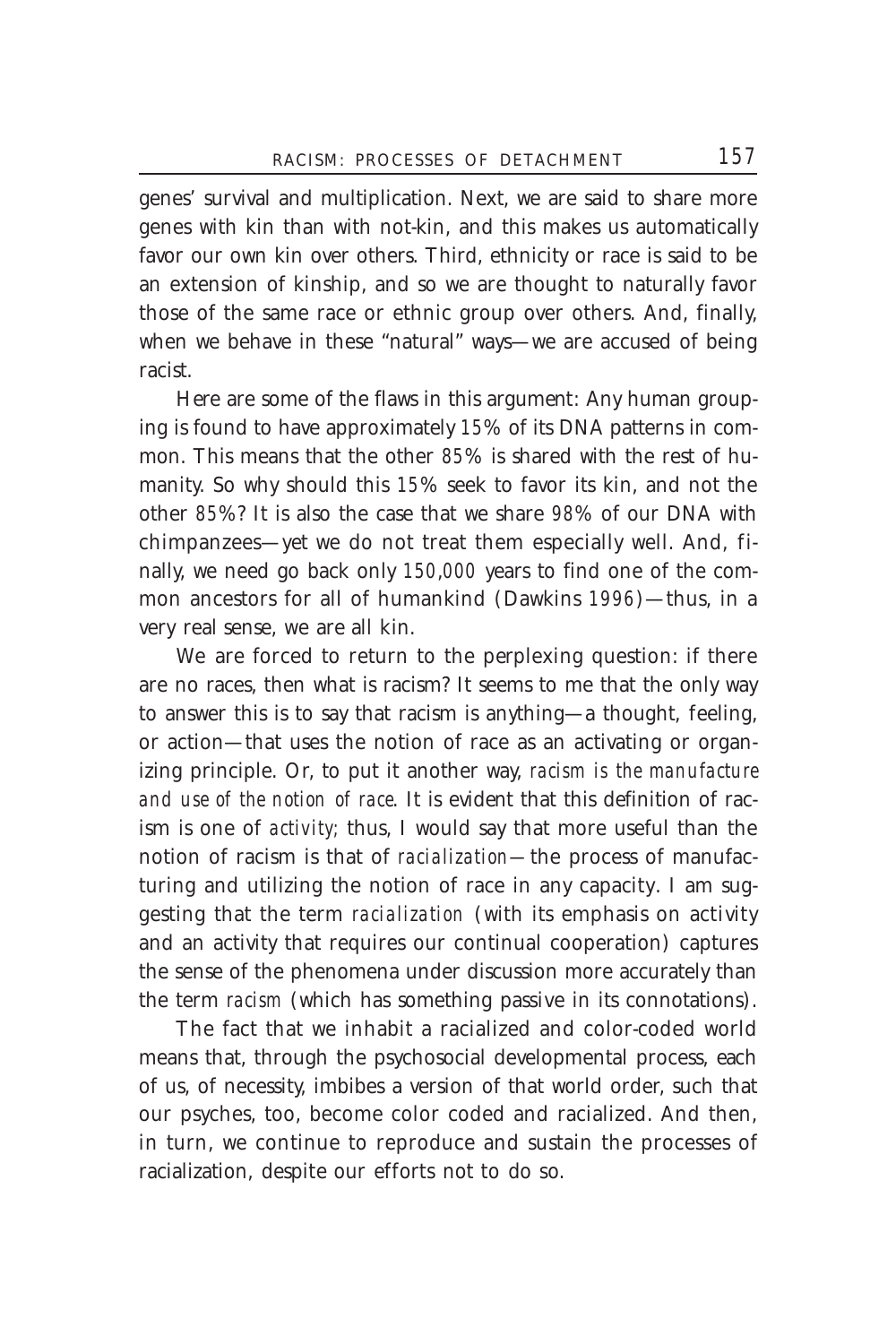# PROCESSES OF OTHERING

Fonagy (2001) comments poetically: "At the core of the mature child's self is the other at the moment of reflection" (p. 173). But this other at the core of the self is not really *other* because, by definition, it is part of the self. And, since it is part of the self, one recognizes the other in the self and the self in the other. Perhaps another term for this kind of recognition is *empathy*. To my mind, empathy is another way of thinking about these benign forms of attachment.

Now, whatever racism is, it is essentially a dehumanizing process through which *an other* is transformed into *The Other,* from one of *us* into one of *them*. The racialized and dehumanized other is positioned outside the moral universe, with all its attendant requirements and obligations to fellow human beings. However, one of the points I have been arguing is that strangers are not encountered, but made—we estrange them. This act of othering, or estranging, in part consists of the activity of repressing, subjugating, and annihilating the similarities between self and other and the ways in which the other is known and understood.

One could call this a *detaching process,* through which differences are named and amplified in order to simultaneously create and detach from the *them*. Anything can be alighted on, and, once alighted, it seems ever so natural that that difference is anathema to us. Recall that in *Gulliver's Travels* (Swift 1726), two nations differentiated themselves and went to war on the basis of which end of a boiled egg should be broken into first.

In an arena such as this, then, the purpose of naming a difference is to make a division between the *haves* and the *must not haves*. When one difference weakens in our attempts to accomplish this task, we amplify others. For example, tales told by European adventurers during the late Middle Ages described Africans in language that we would today call racist. However, the word *race* was not used. To my mind, this was because there was no need to do so, as Africans were thought of as something not quite human. The notion of race made its entry at the point that it became clear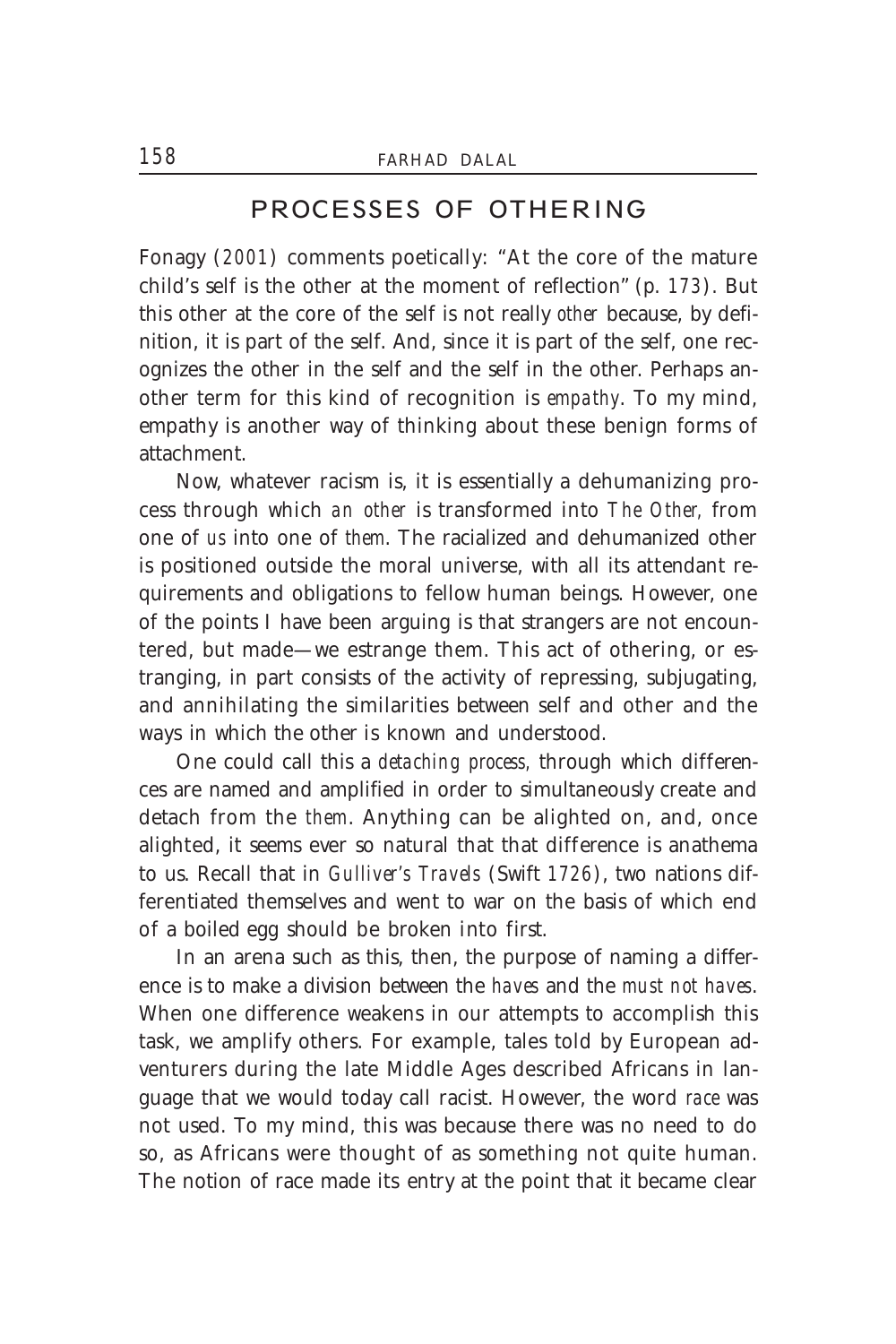that Africans are, in fact, part of humanity; then it began to be said that they might be human, but that they were of a different race. As the notion of race crumbled, the notion of culture was brought to the fore; what was then said was that we are all the same race, but we have different cultures. And, finally, ethnicity made its entry, once it became hard to sustain a meaningful distinction between cultural groupings—say, between Hindus and Moslems in India, or between Jews and Arabs in the Middle East. The categorical terms change from *race* to *culture* to *ethnicity,* but the process remains the same.

The fact is that the othering process is a work that is continually being done, because of the ever-present danger that some of *them* will become *us*. In part, this work consists of creating and maintaining a buffer of hatred, disgust, and contempt. But the fact that this work requires a continual engagement with *them* in order to estrange *them* means that perhaps the idea of detachment does not actually capture all of what is going on.

In order for a *we* to exist, the *we* need a *them* to continue to exist—but at a distance. Thus, the *we* need to be continually in touch with the *them,* paradoxically, in order to keep *them* at a distance. Could we say, then, that this kind of paradoxical keepingin-touch/distancing is also a form of attachment? If we continue down this road, then could we say, too, that hate is a form of attachment?

The predicaments we have to continually live with and contend with are (at least) threefold: first, we cannot *not divide;* second, in order to belong and to be included, we are obliged, in that same existential moment, to exclude; and third, the lines along which we divide are by no means natural, however self-evident they might appear to be at times.

I will end with a quotation from Elias (1976):

[In] discussing "racial" problems, one is apt to put the cart before the horse. It is argued, as a rule, that people perceive others as belonging to another group because the color of their skin is different. It would be more to the point if one asked how it came to pass in this world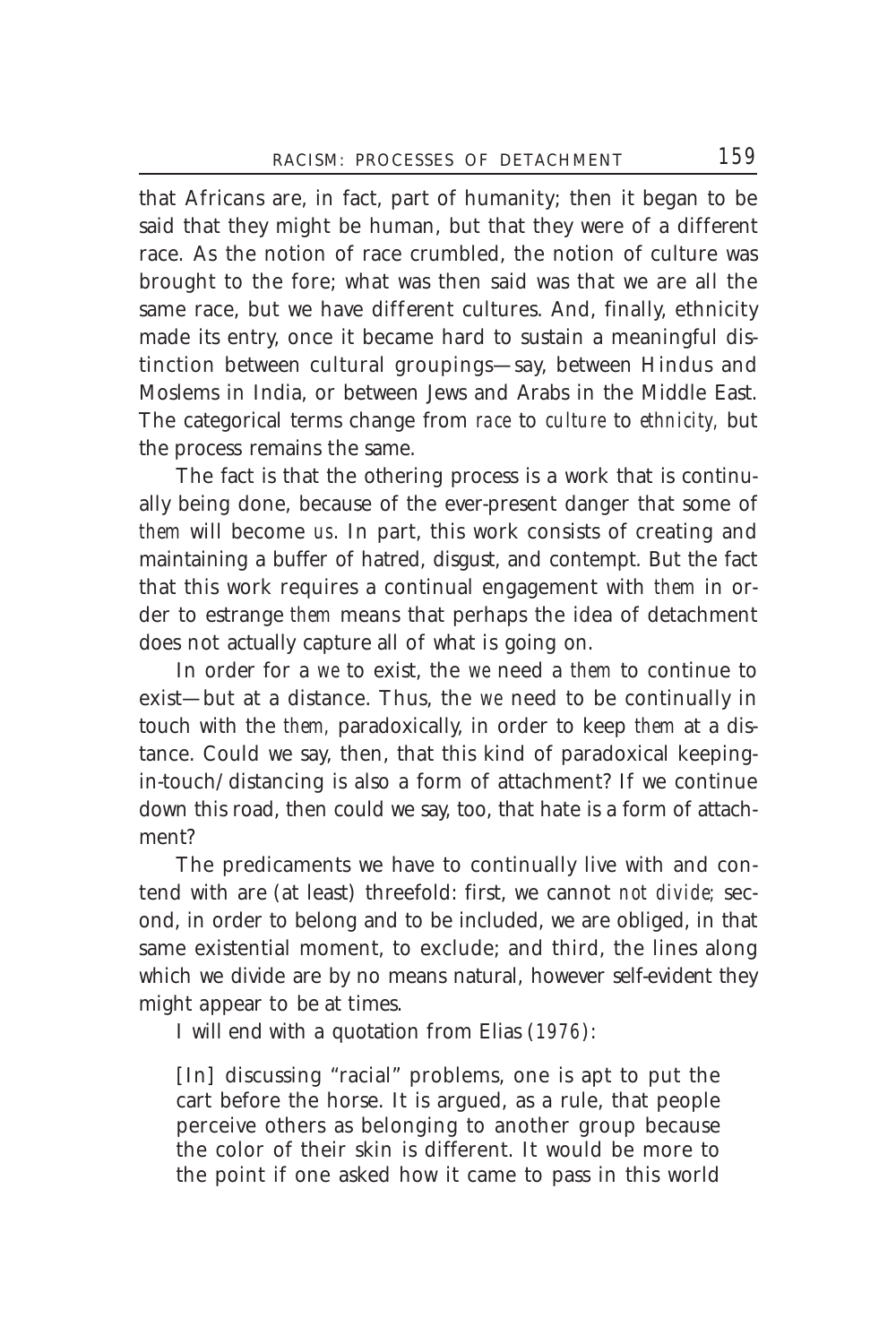that one has got into the habit of perceiving people with another skin color as belonging to a different group. [p. xlvii]

I hope I have begun to answer the question of how it came to pass that we have gotten into the habit of perceiving people with another skin color as belonging to a different group, and then, indeed, into the habit of treating those persons differently.

#### REFERENCES

- Bailey, C. (1996). The health needs of children from ethnic minorities. In *Meeting the Needs of Ethnic Minority Children,* ed. K. N. Dwivedi & V. P. Varma. London: Jessica Kingsley, pp. 89-95.
- Basch-Kahre, E. (1984). On difficulties arising in transference and countertransference when analyst and analysand have different socio-cultural backgrounds. *Int. Rev. Psychoanal.,* 11:61-67.
- Brown, R. (1988). *Group Processes.* Oxford, England: Blackwell.
- ———- (1995). *Prejudice*. Oxford, England: Blackwell.
- Chasseguet-Smirgel, J. (1990). Reflections of a psychoanalyst upon the Nazi biocracy and genocide. *Int. Rev. Psychoanal.,* 17:167-175.
- Cole, G. (2005). Categories as symptoms: conceptions of love in the psychoanalytic relationship. *Psychoanal. Q.,* 74:977-987.
- Dalal, F. (1998). *Taking the Group Seriously—Towards a Post Foulkesian Group Analytic Theory*. London: Jessica Kingsley.
	- ———- (2002). *Race, Colour and the Process of Racialization: New Perspectives from Group Analysis, Psychoanalysis and Sociology*. Hove, England: Brunner-Routledge.
- Dawkins, R. (1976). *The Selfish Gene.* Oxford, England: Oxford Univ. Press. ———- (1996). *River out of Eden.* London: Phoenix.
- Elias, N. (1976). Introduction. In *The Established and the Outsiders,* ed. N. Elias & J. Scotson. London: Sage, 1994.
- ———- (1978). *What Is Sociology?* New York: Columbia Univ. Press.
- ———- (1991). *The Symbol Theory*. London: Sage.
- ———- (1994). *The Civilizing Process*. Oxford, England: Blackwell.
- Fairbairn, R. (1935). The social significance of communism considered in the light of psychoanalysis. In *Psychoanalytic Studies of the Personality*. London: Routledge, 1994.
- Fletchman Smith, B. (2000). *Mental Slavery: Psychoanalytic Studies of Caribbean People*. London: Rebus Press.
- Fonagy, P. (2001). *Attachment Theory and Psychoanalysis.* London: Karnac.
- Foulkes, S. H. (1948). *Introduction to Group Analytic Psychotherapy*. London: Karnac Books, 1983.